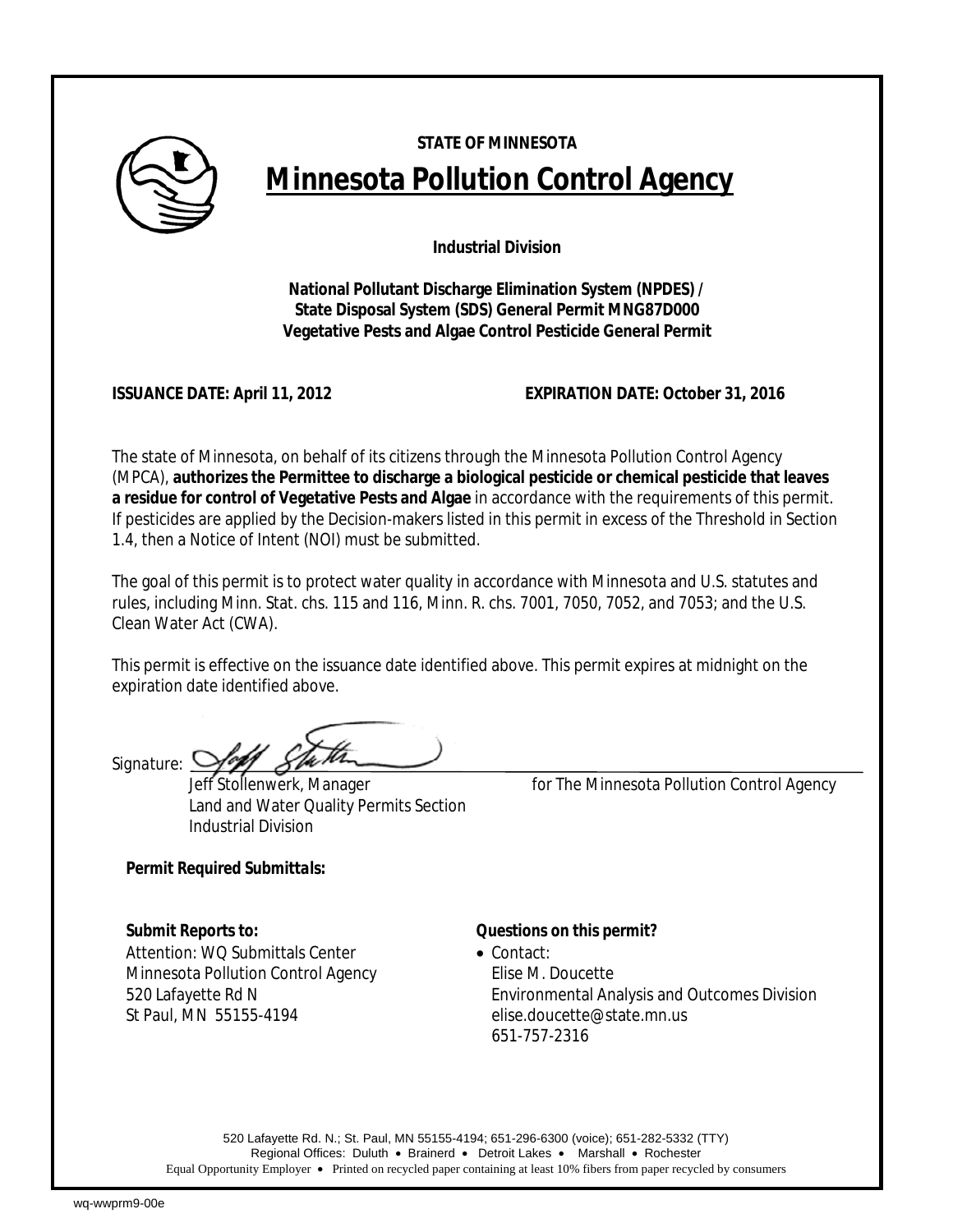# **Table of Contents**

|                                                                | Cover Page                                                                                                                 |    |  |  |
|----------------------------------------------------------------|----------------------------------------------------------------------------------------------------------------------------|----|--|--|
|                                                                | <b>Table of Contents</b>                                                                                                   |    |  |  |
| Vegetative Pests and Algae Control General Permit Requirements |                                                                                                                            |    |  |  |
| 1.                                                             | General Permit Applicability and Eligibility                                                                               | 3  |  |  |
| 2.                                                             | Exclusions / Limitations on Coverage                                                                                       | 4  |  |  |
| 3.                                                             | <b>Basic Requirements</b>                                                                                                  |    |  |  |
|                                                                | <b>Technology-Based Effluent Limits</b>                                                                                    | 5  |  |  |
|                                                                | Water Quality-Based Effluent Limits                                                                                        | 5  |  |  |
|                                                                | Site Monitoring                                                                                                            | 6  |  |  |
|                                                                | Adverse Incident Notification and Reporting for both Decision-makers and Applicators                                       | 6  |  |  |
|                                                                | <b>Corrective Action</b>                                                                                                   | 8  |  |  |
|                                                                | Recordkeeping                                                                                                              | 9  |  |  |
| 4.                                                             | Requirements for Decision-makers that Must Submit a Notice of Intent (NOI)<br>Authorization to Discharge Under This Permit | 10 |  |  |
|                                                                | <b>Technology-Based Effluent Limits</b>                                                                                    | 10 |  |  |
|                                                                | <b>Pest Management Measures</b>                                                                                            |    |  |  |
|                                                                | Part 1: Identify the Problem                                                                                               |    |  |  |
|                                                                | Part 2: Pest Management Strategies                                                                                         |    |  |  |
|                                                                | Part 3: Pesticide Use                                                                                                      |    |  |  |
|                                                                | Pesticide Discharge Management Plan (PDMP) by Large Entities                                                               | 12 |  |  |
|                                                                | PDMP - Team                                                                                                                |    |  |  |
|                                                                | PDMP - Problem and Pest Management Area Description                                                                        |    |  |  |
|                                                                | PDMP - Control Measure Description                                                                                         |    |  |  |
|                                                                | PDMP - Schedules and Procedures                                                                                            |    |  |  |
|                                                                | PDMP - Signature and Modifications                                                                                         |    |  |  |
|                                                                | PDMP - Availability                                                                                                        |    |  |  |
|                                                                | <b>Corrective Action Documentation</b>                                                                                     | 15 |  |  |
|                                                                | Recordkeeping                                                                                                              | 15 |  |  |
|                                                                | Recordkeeping for Large Entities                                                                                           | 16 |  |  |
|                                                                | <b>Annual Reporting</b>                                                                                                    | 16 |  |  |
|                                                                | Terminating Coverage                                                                                                       | 17 |  |  |
|                                                                | Individual or Alternative General Permits                                                                                  | 18 |  |  |
|                                                                | MPCA Requiring Coverage under an Original or Alternative General Permit                                                    |    |  |  |
|                                                                | Decision-makers Requesting Coverage under an Original or Alternative General Permit                                        |    |  |  |
| 5.                                                             | <b>Standard Permit Requirements</b>                                                                                        | 18 |  |  |
| 6.                                                             | Permit Specific Definitions                                                                                                | 24 |  |  |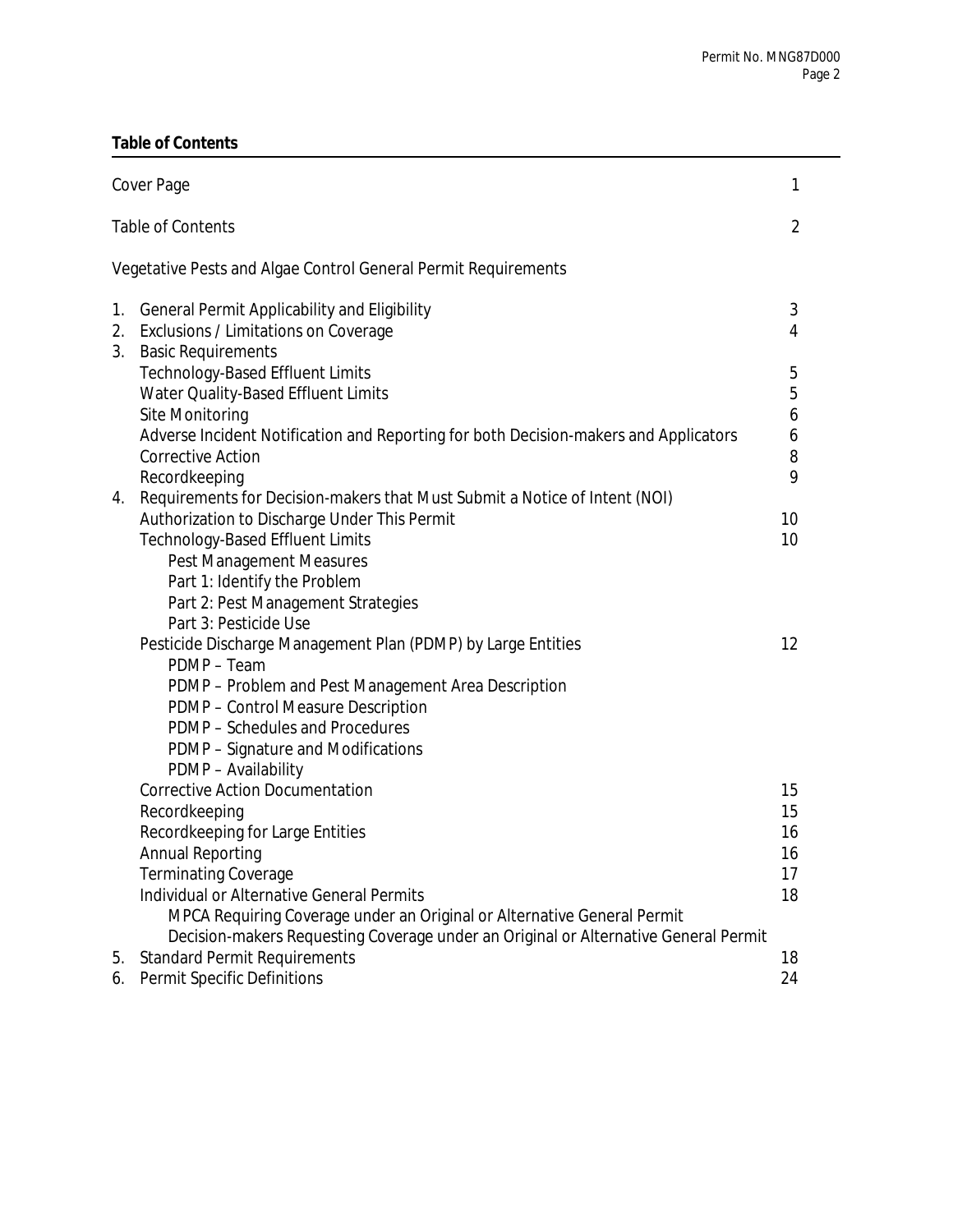### **VEGETATIVE PESTS AND ALGAE CONTROL GENERAL PERMIT REQUIREMENTS**

#### **1. General Permit Applicability and Eligibility**

- 1.1 This permit applies to individuals, groups, units of government, or other entities who discharge to waters of the state biological pesticides or chemical pesticides that leave a residue (hereinafter collectively "pesticides") when the application is to control **algae and aquatic and terrestrial vegetative pests in waters of the state**.
- 1.2 Individuals, groups, units of government, and other entities associated with the application of pesticides which result in a discharge to a water of the state under this permit are considered Decision-makers or Applicators. For the purpose of this permit, "Decisionmaker" means any entity with control over the decision to perform pesticide applications, including the ability to modify those decisions. "Applicator" means any entity who performs the application of a pesticide or who has day-to-day control of the application (i.e., they are authorized to direct workers to carry out those activities). More than one entity (Decisionmaker and/or Applicator) may be responsible for complying with this permit for any single discharge from the application of pesticides. A Decision-maker that self-applies pesticides is also considered an Applicator and must comply with applicable requirements imposed on both Applicators and Decision-makers.
- 1.3 For the purposes of this permit, both Decision-makers and Applicators are considered "Permittees" unless otherwise noted and regardless of whether a NOI is required to be submitted.
- 1.4 The following Decision-makers are required to submit a NOI under this general permit for discharges to waters of the state resulting from the application of pesticides (hereinafter "Thresholds"):

| Threshold for Vegetative Pests and Algae |                                                                                                                                                                          |  |  |  |  |
|------------------------------------------|--------------------------------------------------------------------------------------------------------------------------------------------------------------------------|--|--|--|--|
|                                          | Decision-makers that treat greater than 15% of the littoral zone <sup>1</sup>                                                                                            |  |  |  |  |
| Lakes >20 acres in size                  | Decision-makers that treat the whole lake <sup>1</sup> (ex: algae control)                                                                                               |  |  |  |  |
| All other waters of the<br>state         | Decision-makers that apply to a treatment area <sup>2</sup> of 1200 acres or<br>greater that have visible standing water at the time of application<br>(see NOTE below). |  |  |  |  |

 $1$ Littoral zone – means the surface area of a water body where the depth is 15 feet or less.

 $2$  The treatment area for a lake is the surface area where the application is intended to provide pesticidal benefits taking into effect wind and wave action.

 $^{\rm 3}$  Treatment Area – The area to which pesticides are being applied and where the pesticide application is intended to provide pesticidal benefits. In some instances, the treatment area will be larger than the area where pesticides are actually applied. If aerially applying the pesticide, all waters of the state under that area should be added to the "treatment area." If spot spraying and a discharge to waters of the state is unavoidable, then the area that receives application should be added to the calendar year total to determine if the Threshold is exceeded. This Threshold is cumulative and based on a calendar year total. For example, treating the same 100-acre wetland three times a year would result in a treatment total of 300 acres.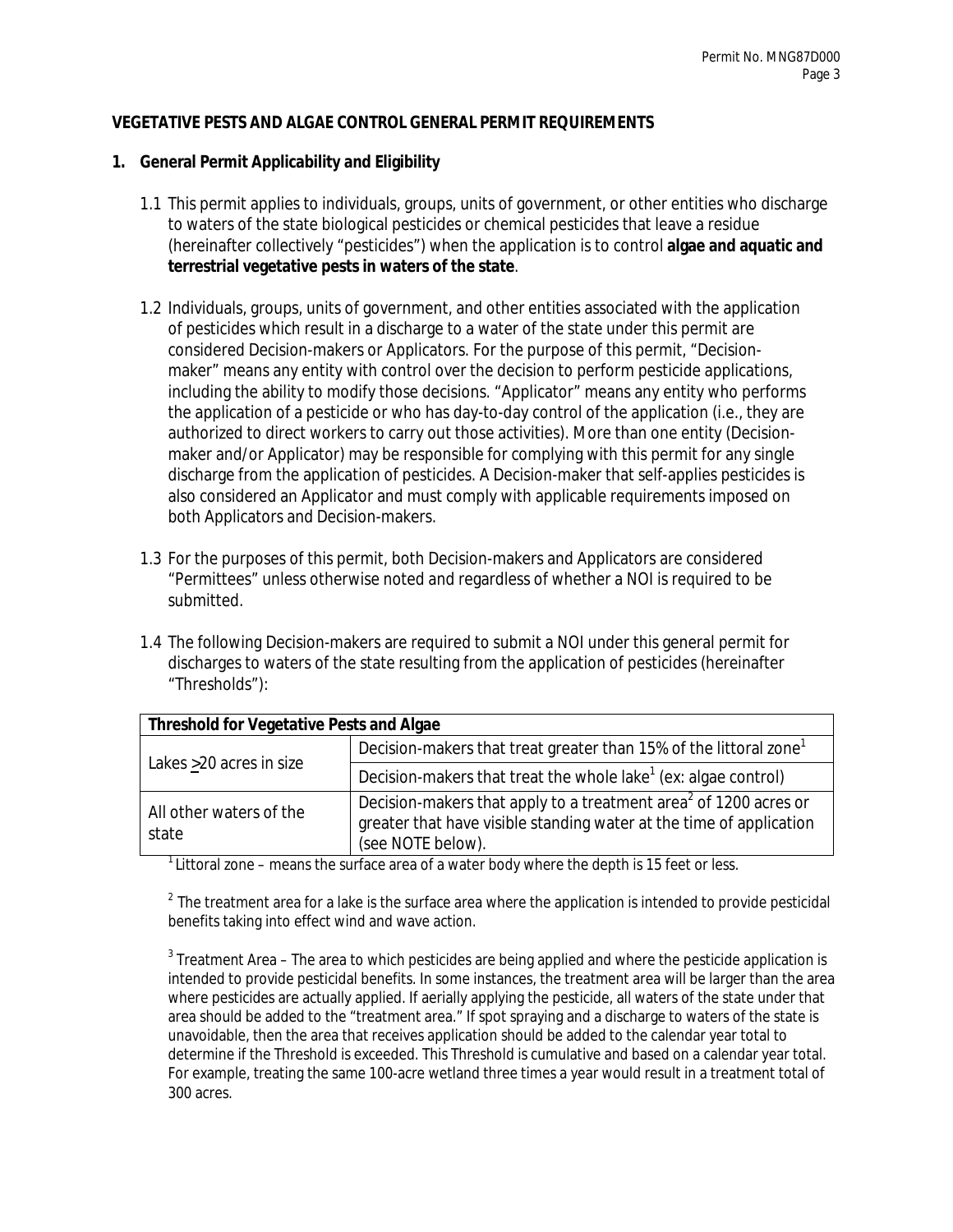**NOTE**: If you are treating an area that is intermittently wet, count it toward the threshold total only when visible standing water is present at the time of application.

- 1.5 The following discharges, consistent with the permit eligibility provisions in Section 1.1, are automatically authorized by the issuance date of this permit:
	- a. Eligible discharges made prior to the Notice of Intent submission deadline Section 4.2;
	- b. Eligible discharges that result from the application of a pesticide as part of pesticide research and development (defined in Section 6.39);
	- c. Eligible discharges for which submission of an NOI is not required.

However, these discharges are still required to comply with the minimum requirements of this permit as defined in Section 3 (Basic Requirements) and Section 5 (Standard Permit Requirements).

- 1.6 Consistent with the permit eligibility provisions of Section 1.1, dischargers that submit an application and are issued an Aquatic Plant Management (APM) permit through MN Rules 6280 by the Department of Natural Resources fulfill the requirements of this permit's NOI and are granted coverage under this NPDES/SDS general permit. Compliance with an APM permit satisfies the requirements of this NPDES/SDS permit, and no further reporting to MPCA is required.
- 1.7 Decision-makers required to submit a NOI, see Sections 4.1-4.5 for timing of submittal and authorization of discharge.
- 1.8 Decision-makers and Applicators covered under this permit that are not required to submit a NOI are terminated from permit coverage when they no longer have a discharge from the application of pesticides nor activities associated with the discharge required by this Permit, including, but not limited to monitoring, reporting and recordkeeping.

### **2. Exclusions / Limitations on Coverage**

- 2.1 Decision-makers and Applicators are not eligible for coverage under this permit for discharges to:
	- a. Waters of the state identified as impaired for the pesticide or its degradates. Impaired waters are those which have been identified pursuant to Section 303(d) of the CWA as not meeting applicable state water quality standards.
	- b. Waters designated by the state as Prohibited Outstanding Resource Value Waters (ORVWs) for nondegradation purposes under Minn. R. 7050.0180 subp. 3 through 5 (Nondegradation for ORVWs).
- 2.2 Decision-makers and Applicators are not eligible for coverage under this permit due to other NPDES/SDS coverage in the following cases:
	- a. Discharges currently covered under another point source NPDES/SDS permit.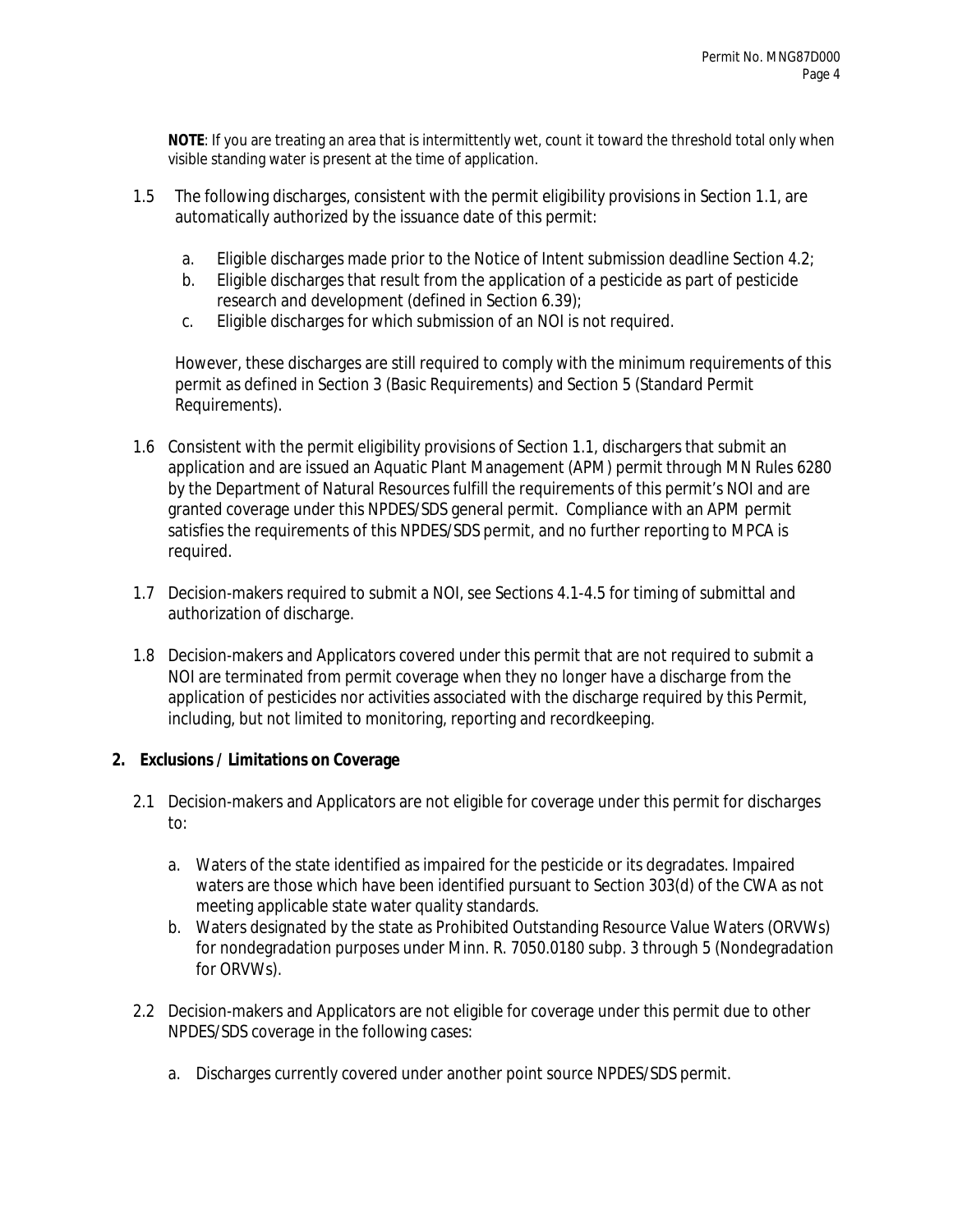- b. Discharges covered within five years prior to the effective date of this permit by an individual permit or alternative general permit that established numeric water quality-based limitations for the pesticide in question or its degradates. See Section 4.43 for submittal of an application for an individual permit or alternative general permit.
- c. Discharges from activities where any NPDES/SDS permit has been or is in the process of being denied, terminated, or revoked by MPCA (this does not apply to the routine reissuance of permits every five years).

# **3. Technology-Based Effluent Limits for Pesticide Application**

- 3.1 **Decision-makers' Responsibilities.** To meet the effluent limitations of this permit, all Decisionmakers must minimize the discharge of pesticides to waters of the state from the application of pesticides, through the use of pest management measures (defined in Section 6.38).To the extent the Decision-maker determines the amount of pesticide or frequency of pesticide application, the Decision-maker must use the lowest effective amount of pesticide product per application and optimum frequency of pesticide application necessary to control the target pest, consistent with reducing the potential for development of pest resistance.
- 3.2 **Applicators' Responsibilities**. To meet the effluent limitations of this permit, all Applicators must implement the following requirements to minimize the discharge of pesticides to waters of the state from the application of pesticides, through the use of pest management measures:
	- a. To the extent not determined by the Decision-maker, use the lowest effective amount of pesticide product per application and optimum frequency of pesticide application necessary to control the target pest, consistent with reducing the potential for development of pest resistance, and apply pesticides in accordance with the product label or labeling and in a manner that will not cause unreasonable adverse effects to the environment. This includes using equipment and application procedures appropriate for this task.
	- b. Maintain pesticide application equipment in proper operation conditions, including requirement to calibrate, clean, and repair such equipment to prevent leaks, spills or other unintended discharges and to ensure the rate of pesticide application is calibrated (i.e. nozzle choice, droplet size, etc.) to deliver the precise quantity of pesticide needed to achieve the requirements outlined in Section 3.2.a. above.
	- c. Assess weather conditions (e.g. temperature, wind speed, and wind direction) in the treatment area to ensure application is consistent with all applicable federal requirements.

# **Water Quality-Based Effluent Limitations**

- 3.3 Your discharge must be controlled as necessary to meet applicable numeric and narrative state water quality standards in accordance with Minn. R. 7000, 7050, 7052, and 7053 including the narrative standards governing nondegradation for all waters and ORVWs.
- 3.4 If at any time you become aware, or the MPCA determines, that your discharge causes or contributes to an exceedance of applicable water quality standards, you must take corrective action as required in Section 3.13 – 3.17 of this Permit (Corrective Action).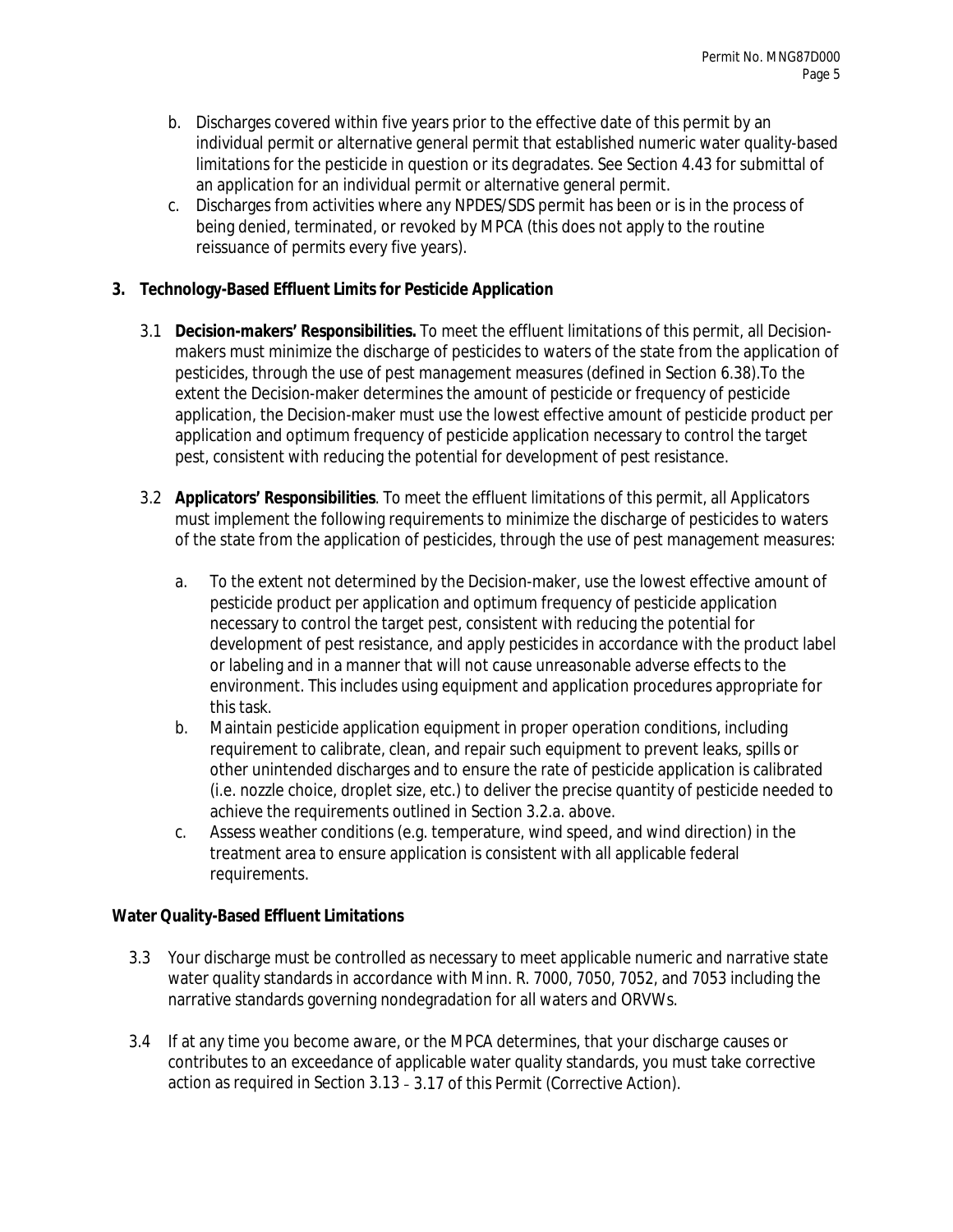3.5 The MPCA may impose additional water quality-based limitations or require you to obtain coverage under an individual permit if information in your NOI, required reports, or other sources indicates that your discharges are not controlled as necessary to meet applicable water quality standards.

# **Site Monitoring**

- 3.6 **Applicators Responsibilities.** All Applicators must, when considerations for safety and feasibility allow, visually assess the area to and around where pesticides are applied for possible and observable Adverse Incidents (defined in Section 6.4), caused by application of pesticides, including the unanticipated death or distress of non-target organisms and disruption of wildlife habitat, recreational or municipal water use.
- 3.7 **Decision-makers Responsibilities.** If any post-application surveillance occurs, Decision-makers must visually assess the area to and around where pesticides were applied for possible and observable Adverse Incidents caused by application of pesticides, including the unanticipated death or distress of non-target organisms and disruption of wildlife habitat, recreational or municipal water use.

# **Adverse Incident Notification and Reporting for both Decision-makers and Applicators**

3.8 **Immediate Adverse Incident Notification.** If you observe or are otherwise made aware of an Adverse Incident that may have resulted from a discharge from your pesticide application, you must notify the Minnesota Public Safety Duty Officer at 800-422-0798 (651-649-5451 in the metro area) immediately. "Adverse Incident" means an incident that you have observed upon inspection or of which you otherwise become aware in which non-target organisms may have been exposed to a pesticide residue and suffered a toxic or adverse effect. See Section 6.4 for the full definition.

The Adverse Incident notification must include at least the following information:

- a. The caller's name and telephone number.
- b. Decision-makers and/or Applicators name and mailing address.
- c. If covered by a NOI, the NPDES/SDS tracking number.
- d. The name and telephone number of a contact person, if different than the person providing the 24-hour notice.
- e. How and when you became aware of the Adverse Incident.
- f. Description of the Adverse Incident identified and the location.
- g. The U.S. Environmental Protection Agency (EPA) pesticide registration number for each product you applied in the area of the Adverse Incident. If not a pesticide, provide the chemical product name.
- h. Description of any steps you have taken or will take to correct, repair, remedy, cleanup, or otherwise address any adverse effects, if applicable.

The Adverse Incident notification and reporting requirements are in addition to what the registrant is required to submit under Federal Insecticide, Fungicide, and Rodenticide Act (FIFRA) section 6(a)(2) and its implementing regulations at 40 CFR pt. 159.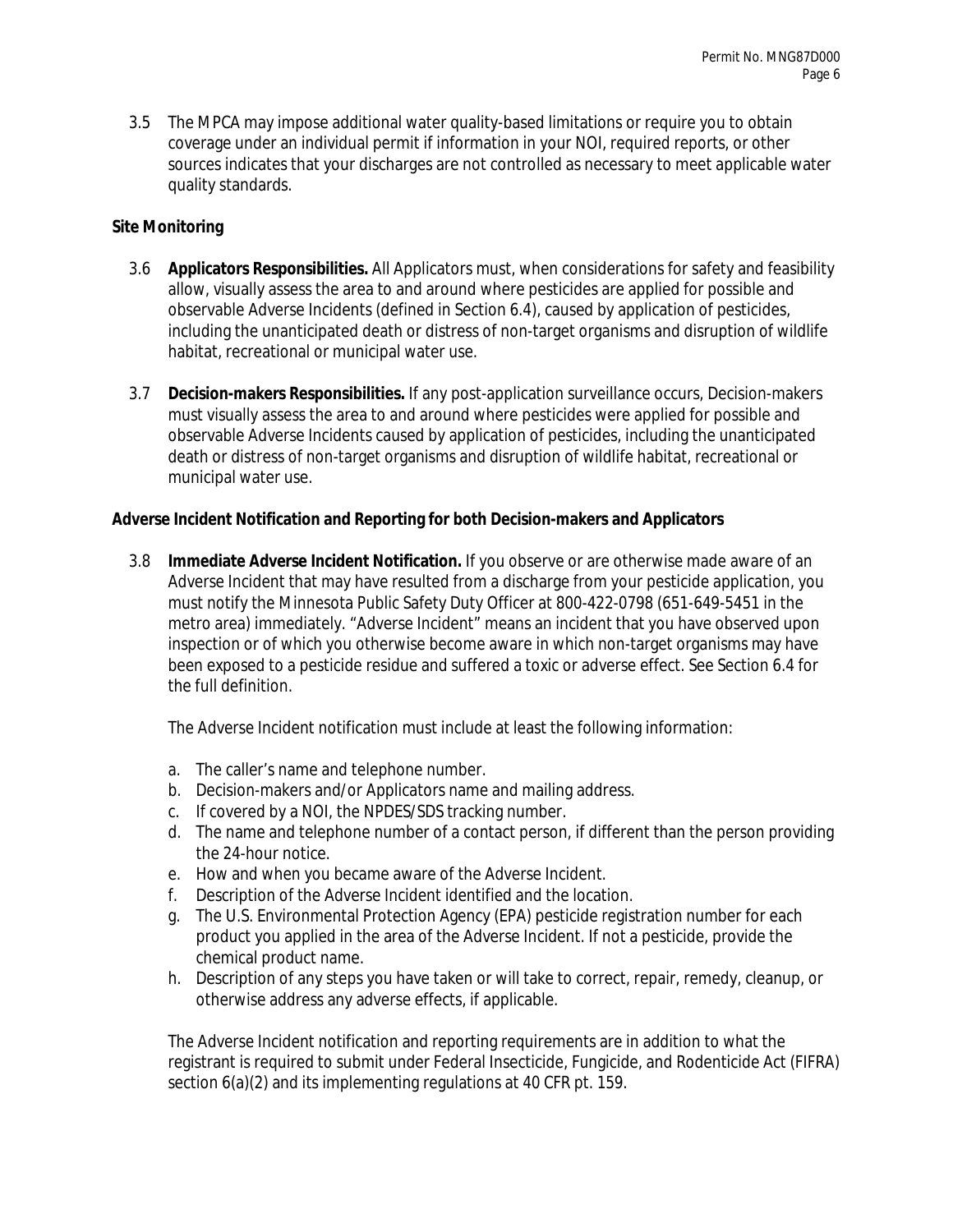- 3.9 Following Immediate Adverse Incident Notification in Section 3.8, submittal of an Adverse Incident Report per Section 3.10 is not required in situations identified in a. through d. below. However, documentation must be submitted to the MPCA either by electronic mail to the assigned MPCA staff or by letter to the Water Quality Submittals Center within fifteen (15) days of the Notification and must include justification as to why the Decision-maker and/or Applicator believes the Adverse Incident meets one or more of the situations identified below:
	- a. An Adverse Incident occurs to pests that are similar in kind to pests identified as potential targets on the FIFRA label. For example, herbicides used to control vegetative aquatic pests may also impact non-target organisms and if identified on the label, reporting is not required.
	- b. You are aware of facts that clearly establish that the Adverse Incident was not related to toxic effects or exposure from your application.
	- c. You have been notified in writing by the MPCA that the reporting requirement has been waived for this incident or category of incidents.
	- d. You receive information notifying you of an Adverse Incident but that information is clearly erroneous.
- 3.10 **Adverse Incident Report.** Within fifteen (15) days of a reportable Adverse Incident pursuant to Section 3.8 of this Permit, you must provide a written Adverse Incident Report to the MPCA Water Quality Submittals Center. Your Adverse Incident Report must include at least the following information:
	- a. Information required to be provided in Section 3.8.
	- b. Date and time you notified authorities, whom you spoke with, and any instructions you received.
	- c. Location of incident, including the names of any waters affected and appearance of those waters (sheen, color, clarity, etc).
	- d. A description of the circumstances, including species affected, estimated number of individual and approximate size of dead or distressed organisms.
	- e. Magnitude and scope of the affected area (e.g. aquatic square area or total stream distance affected).
	- f. Pesticide application rate, intended use site (e.g., banks, above, or direct to water), method of application, and name of pesticide, description of pesticide, and EPA registration number.
	- g. Description of the habitat and the circumstances under which the Adverse Incident occurred (including any available ambient water data for pesticides applied).
	- h. If laboratory tests were performed, indicate what test(s) were performed and when, and provide a summary of the test results within 5 days after they become available.
	- i. Actions to be taken to prevent recurrence of Adverse Incidents.
	- j. Signed and dated in accordance with Section 5.17 (Required Signatures).
- 3.11 **Adverse Incident to Threatened or Endangered Species or Critical Habitat.** Notwithstanding any of the other Adverse Incident notification requirements of Section 3.8 and 3.10, if you become aware of an Adverse Incident to a federally or state-listed threatened or endangered species or its federally-designated critical habitat, that may have resulted from your discharge, you must immediately notify the U.S. Fish and Wildlife Service (FWS) – Twin Cities Field Office (Ecological Services) at 612-725-3548 (TwinCities@fws.gov) or the Minnesota Department of Natural Resources (MDNR) Division of Ecological and Water Resources at 1 888-646-6367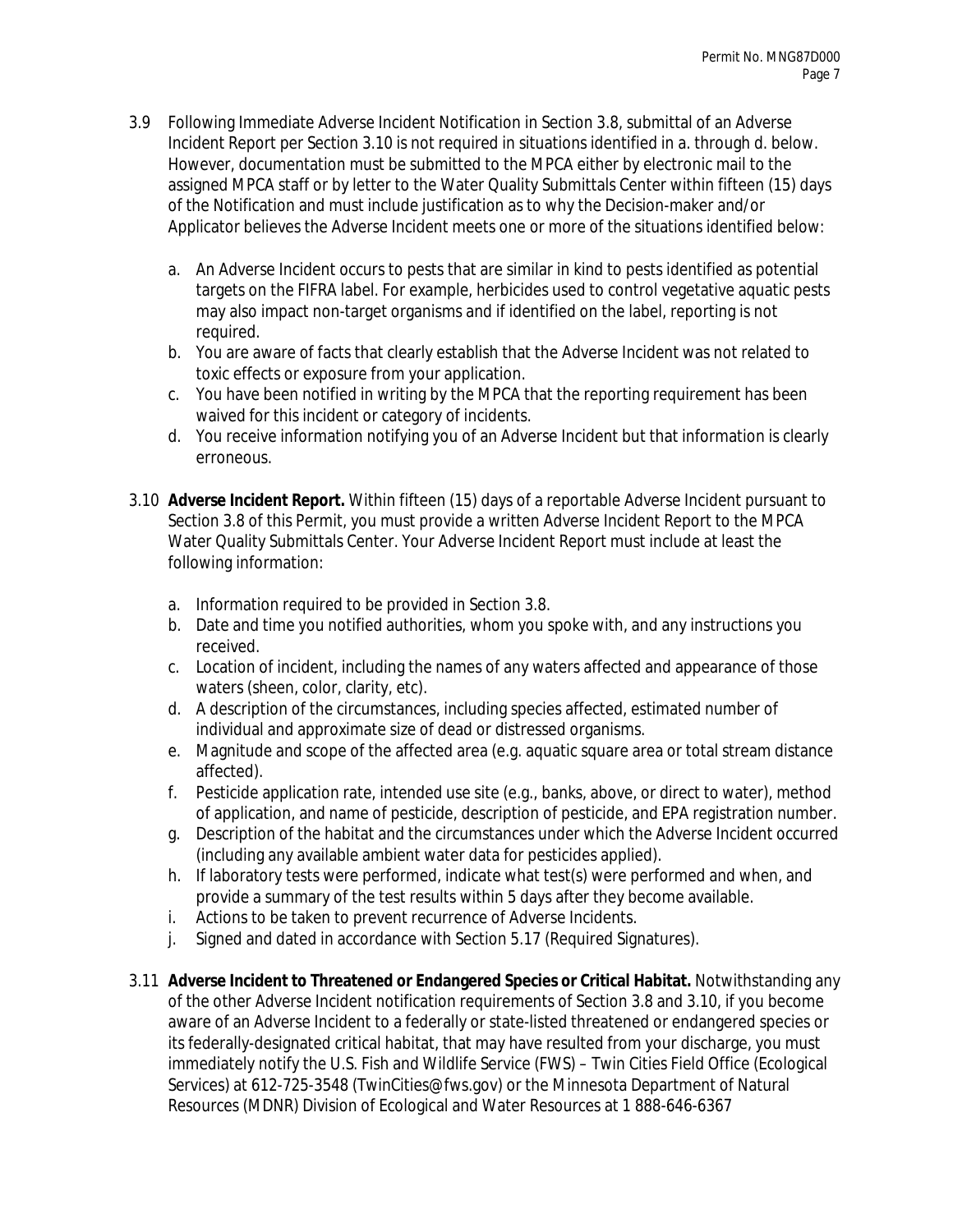(or 651-296-6157 in the metro area). This notification must be made by telephone immediately upon your becoming aware of the Adverse Incident and must include at least the following information:

- a. The caller's name and telephone number.
- b. Applicator name, mailing address, and telephone number (if different than above).
- c. The name of the affected species.
- d. How and when you became aware of the Adverse Incident.
- e. Description of the location of the Adverse Incident.
- f. Description of the Adverse Incident, including the EPA pesticide registration number for each product you applied in the area of the Adverse Incident. If not a pesticide, provide the chemical product name.
- g. Description of any steps you have taken or will take to alleviate the adverse impact to the species.

Additional information on federal and state-listed threatened or endangered species and critical habitat is available from FWS (http://www.fws.gov/midwest/TwinCities/) and MDNR (http://www.dnr.state.mn.us/eco/index.html).

3.12 Where multiple entities are authorized for a discharge that results in an Adverse Incident, notification and reporting by any one of the entities (Decision-maker or Applicator) constitutes compliance for all of the entities, provided a copy of the written report required in Section 3.10 is also provided to all of the other authorized Decision-makers and/or Applicators within 30 days of the reportable adverse incident.

### **Corrective Action**

- 3.13 If any site-monitoring activities conclusively indicate that you failed to meet the basic requirements in Section 3.1 through 3.4 of this Permit, you must review and, as necessary, revise the evaluation and selection of your pest management measures to ensure that the situation is eliminated and will not be repeated in the future.
- 3.14 If any of the following situations occur, Decision-makers and Applicators must review and, as necessary, revise the evaluation and selection of your pest management measures to ensure that the situation is eliminated and will not be repeated in the future:
	- a. An unauthorized release or discharge associated with the application of pesticides occurs (e.g., a spill, leak, or discharge not authorized by this or another NPDES/SDS permit consistent with Minn Stat. 115.061).
	- b. You become aware, or the MPCA concludes, that your control measures are not adequate/sufficient for the discharge to meet applicable water quality standards.
	- c. An inspection or evaluation of your activities by an MPCA official or local entity reveals that modifications to the control measures are necessary to meet the non-numeric effluent limits in this permit.
	- d. You observe, or are otherwise made aware of, a Reportable Adverse Incident.
- 3.15 If you determine that changes to your pest management measures are necessary to eliminate any situation identified in Section 3.13 and 3.14, such changes must be made before the next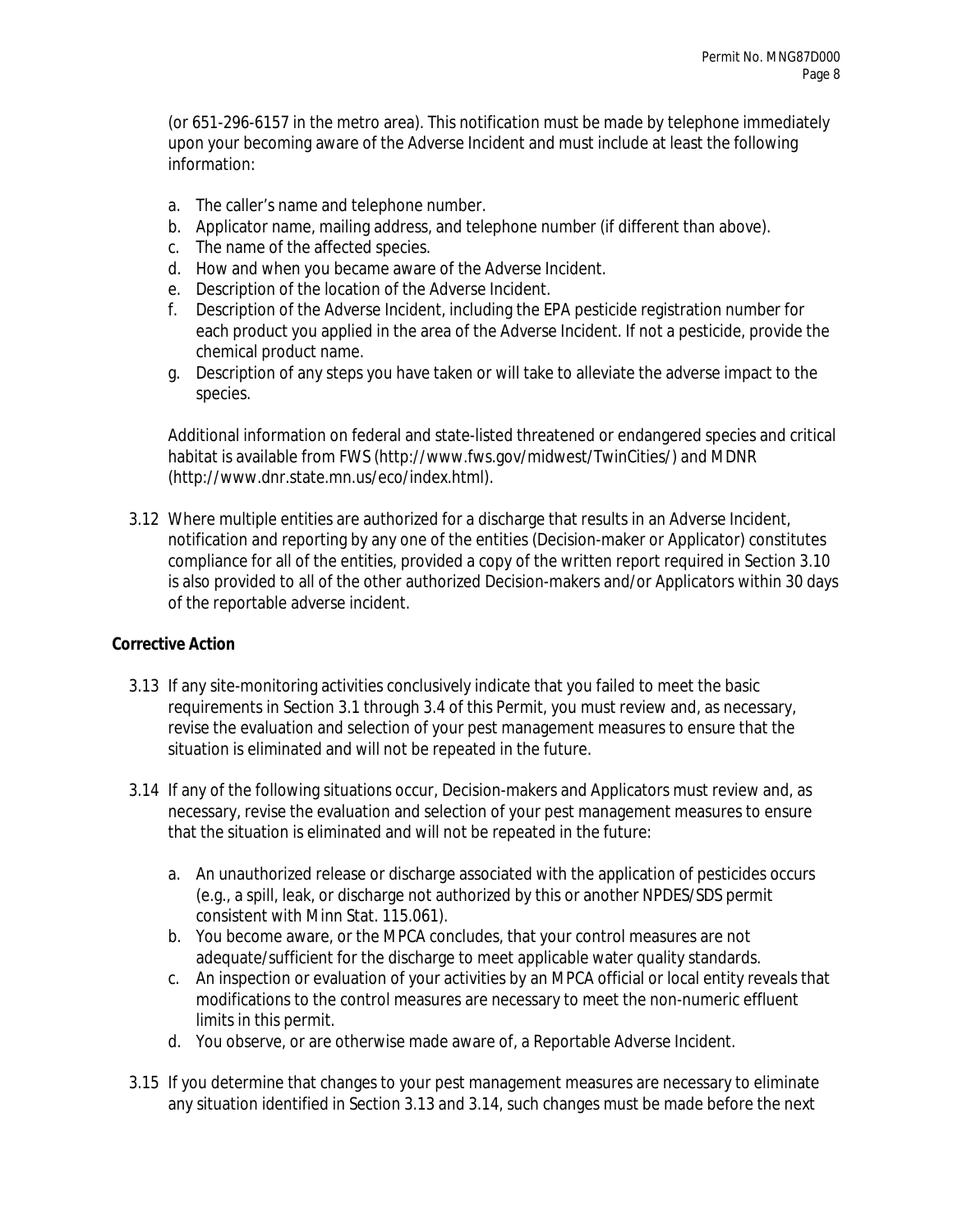pesticide application that results in a discharge if practicable, or if not, as soon as possible thereafter.

- 3.16 The occurrence of a situation identified in Section 3.13 and 3.14 may constitute a violation of the permit. Correcting the situation does not absolve you of liability for any original violation. However, failure to comply with Sections 3.13 and 3.14 constitute an additional permit violation. The MPCA will consider the appropriateness and promptness of corrective action in determining enforcement responses to permit violations.
- 3.17 The MPCA or a court may impose additional requirements and schedules of compliance, including requirements to submit additional information concerning the condition(s) triggering corrective action or schedules and requirements more stringent than specified in this permit. Those requirements and schedules will supersede those of Section 3.13 and 3.14 if such requirements conflict.

# **Recordkeeping**

- 3.18 Decision-makers and Applicators must keep written records as required in this permit. These records must be accurate and complete and sufficient to demonstrate your compliance with the conditions of this permit. You can substitute records and documents developed for other obligations, such as requirements under FIFRA and state or local programs, provided all requirements of this permit are satisfied.
- 3.19 Decision-makers and Applicators shall keep records of acres or percentage of littoral zone receiving treatment for all activities covered under this general permit. The records must be kept up-to-date to help you determine if your permitted discharge meets the Thresholds as identified in Section 1.4.
- 3.20 Decision-makers and Applicators must keep the following records:
	- a. A copy of any Adverse Incident Reports (Section 3.10).
	- b. Your rationale for any determination that reporting of an identified Adverse Incident is not required consistent with allowances in Section 3.9.
- 3.21 Applicators must retain the following records when applying a pesticide. These records are required under authority of the Minnesota Department of Agriculture and when an application is performed by a for-hire Applicator, the Applicator is required to give a copy of the records to the Decision-maker (customer):
	- a. Name of Target pest.
	- b. Name of Applicator (individual and company), including license number and company address .
	- c. Pesticide application date(s) and time(s).
	- d. Brand name of the pesticide, the United States Environmental Protection Agency registration number, and dosage used.
	- e. Location of the site where the pesticide was applied, including number of units treated (acres or linear feet, or gallons of pesticide applied).
	- f. Temperature, wind speed, and wind direction at time of each pesticide application.
	- g. Documentation of equipment calibration.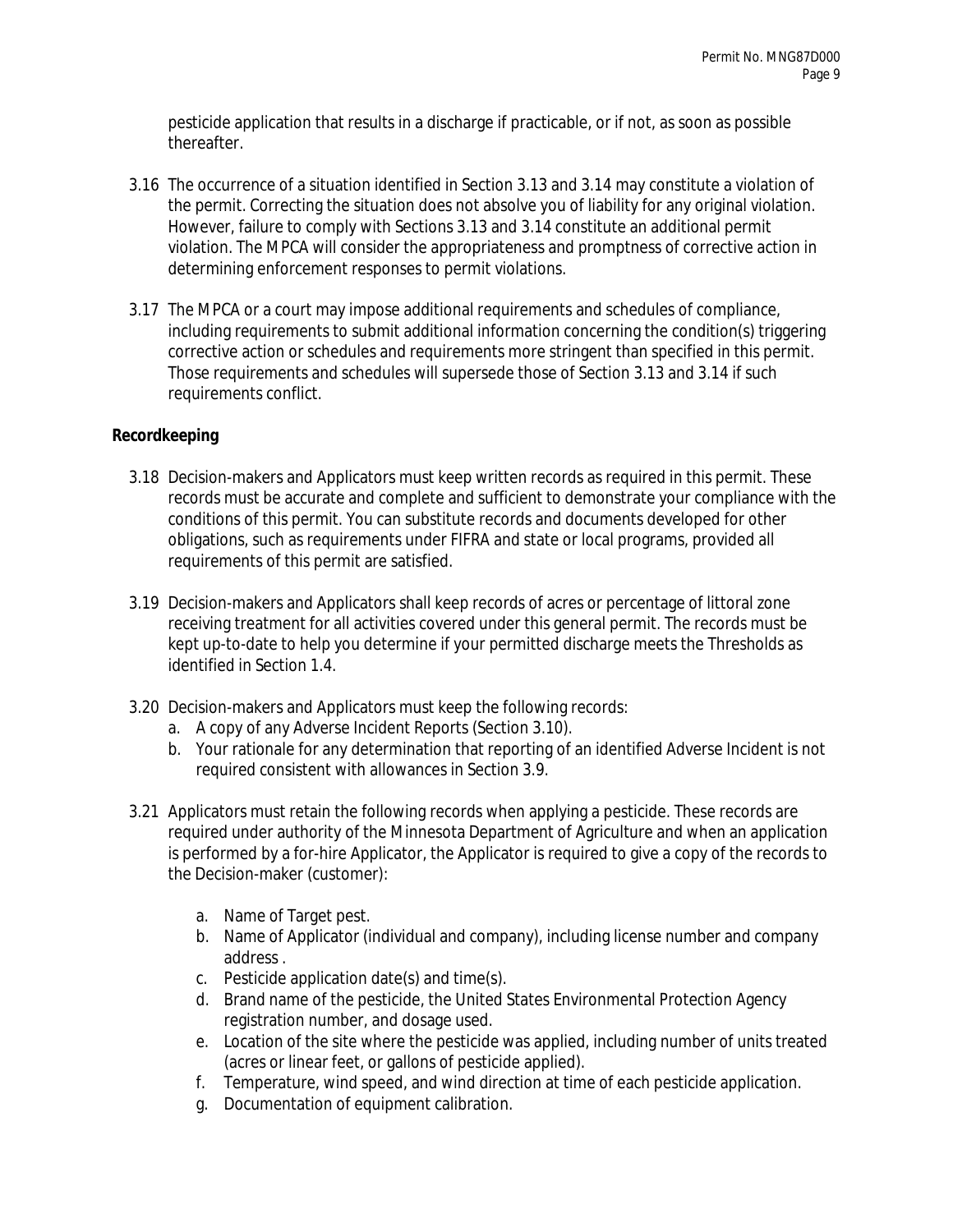h. Whether or not visual monitoring was conducted during pesticide application and if not, why not and whether monitoring identified any possible or observable adverse incidents caused by application of pesticides.

# **4. Requirements for Decision-makers that Must Submit a NOI**

### **Authorization to Discharge under This Permit**

- 4.1 To obtain authorization under this permit, a Decision-maker must meet the eligibility requirements identified in Section 1.1 and if so required, submit a NOI in accordance with Section 1.4 (Thresholds) of this Permit.
- 4.2 Decision-makers are authorized to discharge under this permit as follows:

| <b>Type</b>                      | <b>NOI Submission</b>  | <b>Discharge Authorization Date</b>                                    |
|----------------------------------|------------------------|------------------------------------------------------------------------|
|                                  | <b>Deadline</b>        |                                                                        |
| Any Decision-maker not required  | Not applicable         | Immediately upon beginning the discharge                               |
| to submit an NOI                 |                        |                                                                        |
| Decision-makers whose            | Due between            | Immediately upon beginning to discharge.                               |
| discharge begins before final    | April 30, 2012, and    | Authorization granted until July 30, 2012. If                          |
| permit issuance and that meet    | July 30, 2012.         | MPCA receive a complete and accurate NOI                               |
| the criteria in Section 1.4      |                        | on or before July 30, 2012, uninterrupted                              |
| requiring submission of an NOI.  |                        | coverage continues.                                                    |
| Decision-makers whose            | Due prior to           | Immediately upon beginning to discharge,                               |
| discharges begin after final     | exceeding a            | until the discharge exceeds a Threshold. If a                          |
| permit issuance and that meet    | Threshold.             | Decision-maker submits an NOI after                                    |
| the criteria in Section 1.4      |                        | July 30, 2011, they are reauthorized after                             |
| requiring submission of an NOI.  |                        | MPCA notifies them of receipt of a                                     |
| Decision-makers whose            | No later than 30 days  | complete and accurate NOI.<br>Immediately, for activities conducted in |
| discharge is in response to a    | after beginning        | response to declared emergency situation.                              |
| declared pest emergency          | discharge but no       | A complete and accurate NOI shall be                                   |
| situation, as defined in Section | earlier than April 30, | submitted within 30 days of the declared                               |
| 6.15 for which that activity     | 2012.                  | emergency. Coverage is reauthorized after                              |
| triggers the NOI requirement     |                        | MPCA notifies them of receipt of a                                     |
| identified in Section 1.4.       |                        | complete and accurate NOI.                                             |
| Any Decision-makers requiring    | At least 10 days       | After MPCA notifies the Decision-maker of                              |
| permit coverage for a treatment  | before beginning to    | receipt of a complete and accurate NOI,                                |
| area not within the pest         | discharge in that      | unless discharges are in response to a                                 |
| management area identified on    | newly identified area  | declared pest emergency.                                               |
| a previously submitted NOI. (If  | unless discharges are  |                                                                        |
| the Decision-maker cannot        | in response to a       | If a declared pest emergency, a complete                               |
| determine whether a revised      | declared pest          | and accurate NOI shall be submitted within                             |
| NOI is needed, the Decision-     | emergency, in which    | 30 days of the declared emergency.                                     |
| maker may contact the MPCA.)     | case not later than 30 | Coverage is reauthorized after MPCA                                    |
|                                  | days after beginning   | notifies the Decision-maker of receipt of a                            |
|                                  | discharge.             | complete and accurate NOI.                                             |

4.3 Coverage is for the Decision-maker who filed a NOI, including its employees, contractors, subcontractors, Applicators (commercial/for-hire applicators) and other agents, for all activities identified on the NOI. Applicators that are not also Decision-makers do not need to submit a NOI.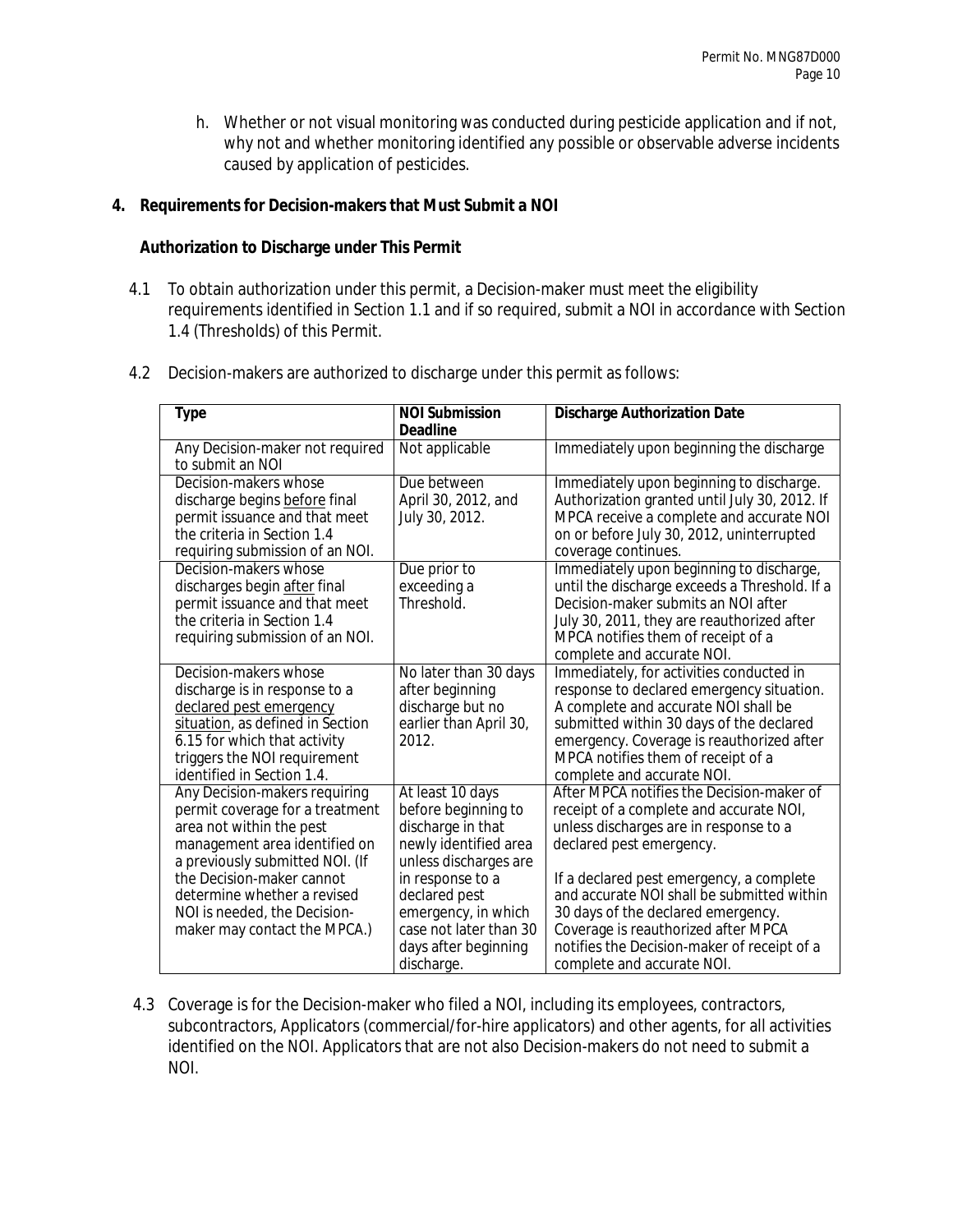- 4.4 Electronic reporting of the NOI (eNOI) will be available online beginning April 30, 2012. If required to submit an NOI, a Decision-maker must submit the NOI once, in accordance with the deadlines in Section 4.3. The Decision-maker must prepare and submit the NOI using MPCA's electronic Notice of Intent system (eNOI) available on MPCA's website (www.pca.state.mn.us/pesticidepermit) unless eNOI is otherwise unavailable or the Decisionmaker has obtained a waiver from the requirement to use eNOI for submission of the NOI. Decision-makers waived from the requirement to use eNOI for NOI submission must certify on paper that use of eNOI will incur undue burden or expense over the use of a paper form and then provide a basis for this determination. MPCA will notify Decision-makers of complete and accurate NOIs received. Late NOIs will be accepted, but authorization to discharge will not be retroactive.
- 4.5 Based on a review of your NOI or other information, the MPCA may delay coverage for further review, notify you that additional effluent limitations are necessary, or may deny coverage under this permit and require submission of an application for an individual NPDES/SDS permit, as detailed in Section 4.39 – 4.42. In these instances, the MPCA will notify you in writing of the delay, of the need for additional effluent limits, or of the request for submission of an individual NPDES/SDS permit application.

### **Technology-Based Effluent Limits**

### **Pest Management Measures**

- 4.6 If you discharge pollutants as a result of the application of pesticides for the sole purpose of research and development (defined in Section 6.40), you are not required to fully implement Section 4.8 – 4.10 for such discharges, but you still must implement Sections 3.1 – 3.5 to the extent that its requirements do not compromise the research design.
- 4.7 Decision-makers that submit a NOI are required to evaluate, select, and implement site-specific control measures that reduce and/or eliminate discharges of pesticides to waters of the state to the extent technologically available and economically practicable and achievable to meet the effluent limits in Sections 3.1 -3.5 and Sections 4.8 – 4.10 of the permit. Control measures can be actions (including processes, procedures, schedules of activities, prohibitions on practices, and other management practices), or structural or installed devices to minimize discharges of pesticides to waters of the state.

### **Part 1: Identify the Problem**

- 4.8 Prior to the first pesticide application covered under this permit after the Threshold is reached, and at least once each year thereafter during which you will have a discharge, you must do the following for each pest management area:
	- a. Identify areas with vegetative pest or algae problems and **characterize the extent of the problems**, including, for example, water use goals not attained (e.g. wildlife habitat, fisheries, vegetation, and recreation).
	- b. Identify **target vegetative pest species**.
	- c. Identify possible factors **causing or contributing to the vegetative pest or algae problem** (e.g., nutrients, invasive species, etc).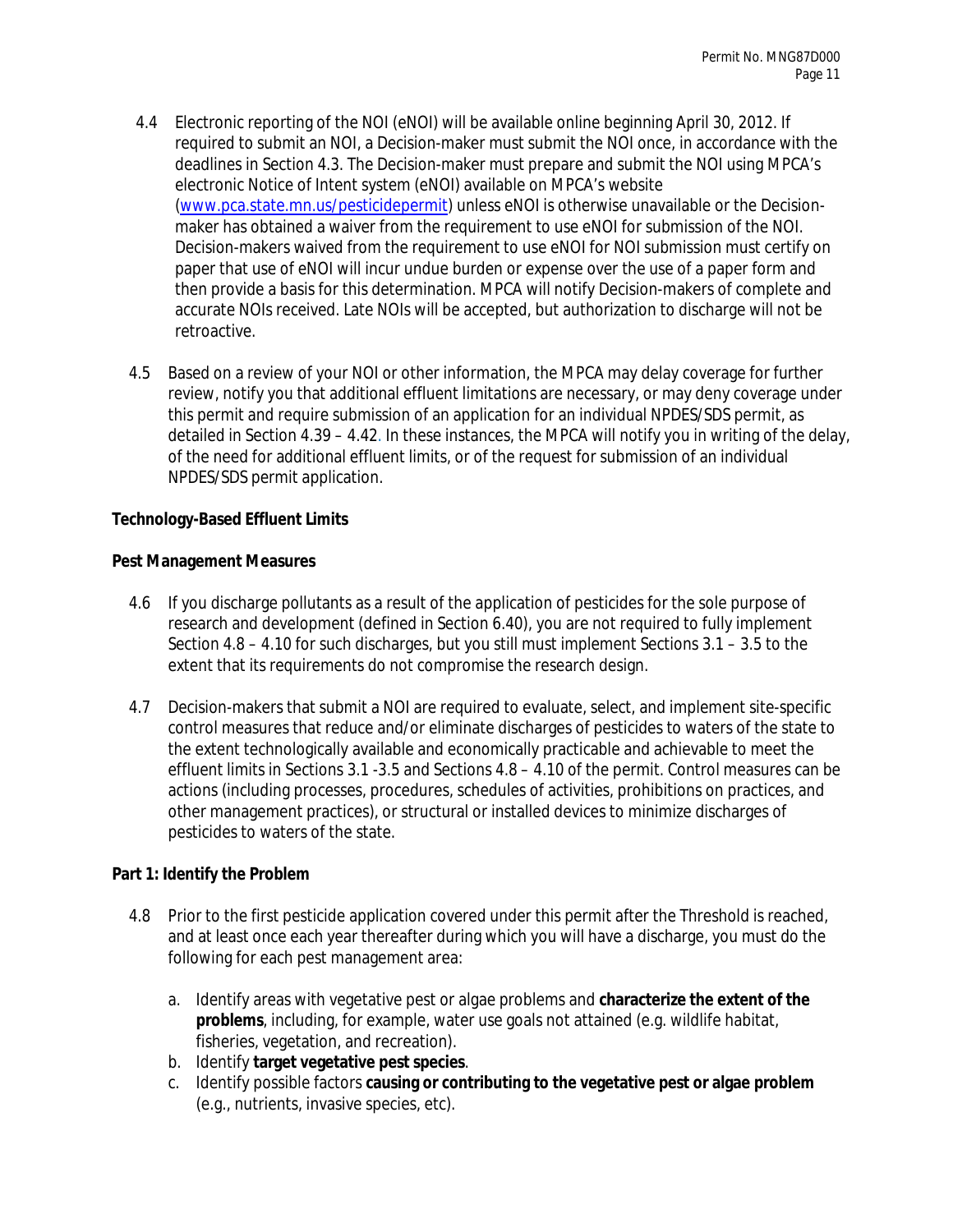- d. Establish past or present vegetative pest or algae densities to serve as pest **action threshold(s)** for implementing pest management strategies. The action threshold is a point at which pest populations or environmental conditions indicate that pest control action must be taken.
- e. In the event there are no data for one or more proposed pest management area(s) in the past calendar year, use other data as appropriate to meet the permit conditions a - d above.

# **Part 2: Pest Management Strategies**

- 4.9 Prior to the first pesticide application covered under this permit after the Threshold has been reached, and at least once each year thereafter during which you will have a discharge, you must select and implement for each pest management area efficient and effective means of pest management strategies that most successfully minimize discharges resulting from application of pesticides to control vegetative pests and algae, including the use of pesticide and non-pesticide methods. In developing your pest management strategies, you must evaluate the following management options considering impact to water quality, non-target organisms, pest resistance, feasibility, and cost effectiveness:
	- a. No action.
	- b. Prevention.
	- c. Mechanical/physical methods.
	- d. Cultural methods.
	- e. Biological control agents.
	- f. Pesticides.

# **Part 3: Pesticide Use**

- 4.10 If a pesticide is selected for managing pests and application of the pesticide will result in a discharge to waters of the state, after the Threshold has been reached, you must:
	- a. Conduct surveillance prior to each pesticide application to assess the pest management area and to determine when the action threshold is met that necessitates the need for pest management.
	- b. Reduce the impact on the environment and non-target organisms by applying the pesticide only when the action threshold has been met.

# **Pesticide Discharge Management Plan (PDMP) for Large Entities**

- 4.11 Decision-makers who submit a NOI, apply pesticides, and are a Large Entity (defined in Section 6.25) must prepare a Pesticide Discharge Management Plan (PDMP) for discharges from all treatment areas covered under this permit. The PDMP does not contain effluent limitations; the limitations are contained in Sections 3.1 – 3.6 and Sections 4.8 – 4.10 of this Permit. One PDMP may cover one or more treatment areas for each pesticide application activity.
- 4.12 The PDMP is intended to document the evaluation and selection of control measures. The additional documentation requirements (see Adverse Incidents and Recordkeeping Sections of this permit) are intended to document the implementation (including inspection, maintenance, monitoring, and corrective action) of the permit requirements. In your PDMP, you may refer to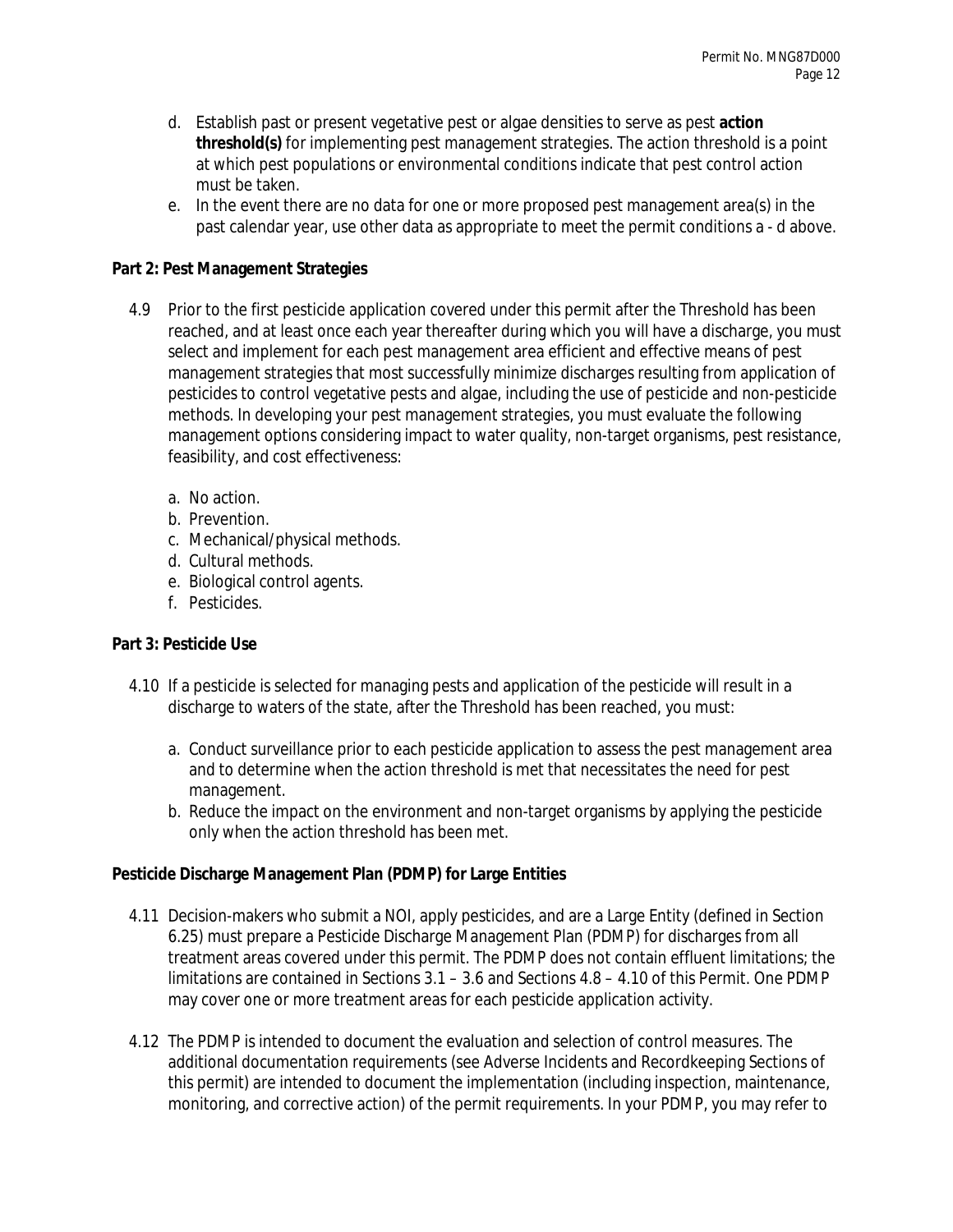procedures in other documents that meet the requirements of this permit. If you reference other documents, you must keep a copy of relevant portions of those documents with your PDMP and make it available for review consistent with Sections 4.24 and 4.26 (PDMP Availability).

- 4.13 Your PDMP must contain the following elements:
	- a. Pesticide Discharge Management Team.
	- b. Problem Description.
	- c. Control Measures Description.
	- d. Schedules and Procedures
		- 1) Spill Response Procedures.
		- 2) Adverse Incident Response Procedures.
	- e. Signature Requirements.

### **PDMP – Team**

- 4.14 You must identify the persons (by name or title) that comprise the team as well as their individual responsibilities, including:
	- a. Person(s) responsible for managing pests in the treatment area described below.
	- b. Person(s) responsible for developing and revising the PDMP.
	- c. Person(s) responsible for taking corrective actions where required.
	- d. Person(s) responsible for pesticide applications, or Applicators. If the Applicator is unknown at the time of plan development, indicate whether or not a for-hire Applicator will be used.
- 4.15 Identification of team members must include any written agreement(s), such as a for-hire pesticide Applicator, that specify the division of responsibilities between Decision-makers and Applicators as necessary to comply with the provisions of this permit.

### **PDMP – Problem and Pest Management Area Description**

- 4.16 You must document the pest problem in your pest management area as required in Section 4.8 of this permit, including, but not limited to, identification of the target pest(s), source of the pest problem, and source of data used to identify the problem, action thresholds, and how they were determined.
- 4.17 You must include a general location map (e.g., USGS quadrangle map, a portion of a city or county map, or other map) that identifies the geographic boundaries of the area to which the plan applies and location of the waters of the state.
- 4.18 You must document any waters identified as impaired by a substance which either is an active ingredient or a degradate of such an active ingredient.

### **PDMP – Control Measures Description**

4.19 You must document your evaluation of control measures for your pest management area. You must document the control measures you will implement to comply with the effluent limitations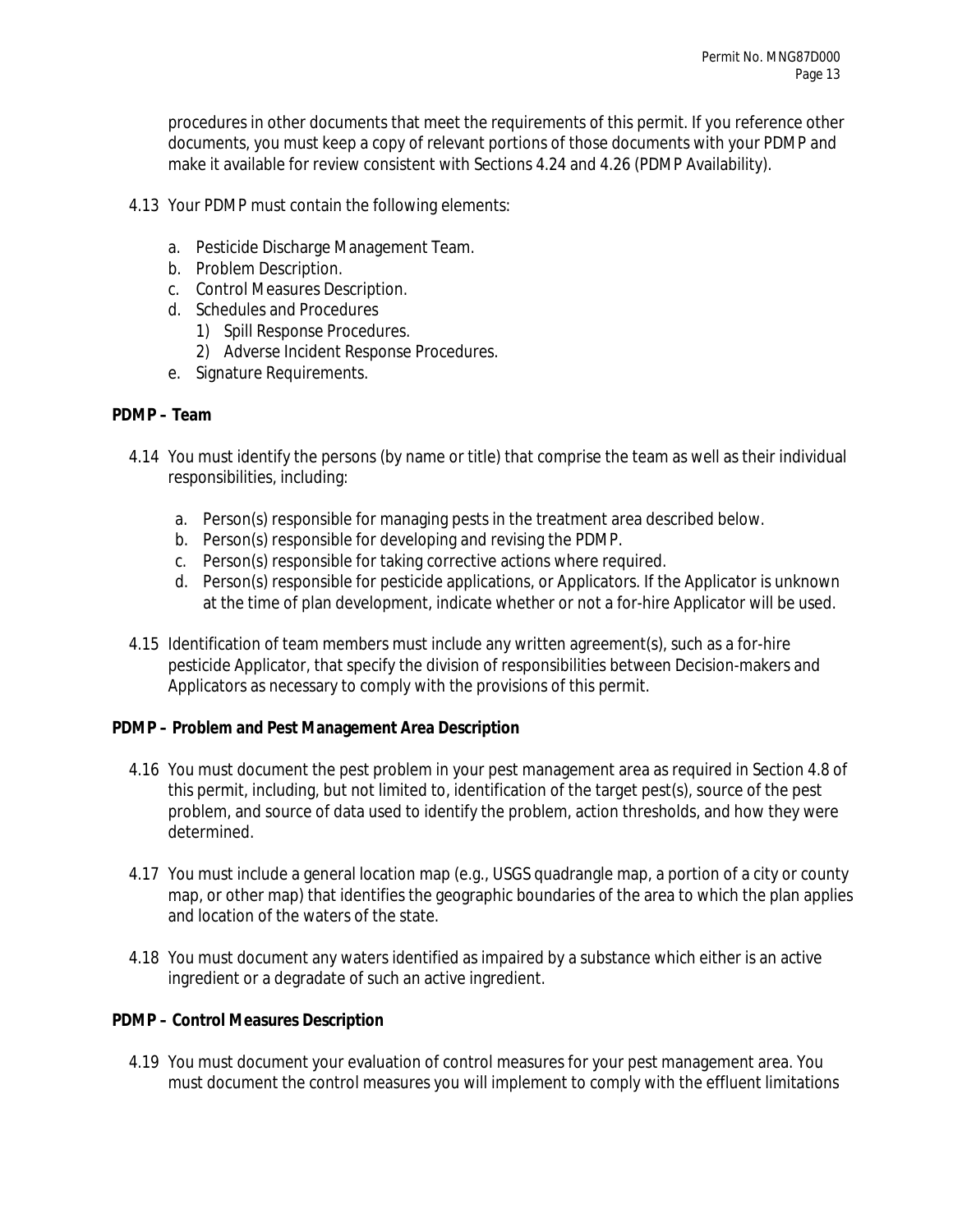required in Sections 3.1 – 3.5 and Sections 4.8 – 4.10. Include in the description the active ingredient(s) evaluated.

#### **PDMP –Schedules and Procedures**

- 4.20 You must document schedules and procedures in your PDMP pertaining to control measures and pest management used to comply with the Effluent Limitations in Section 3.1 – 3.5 and Sections 4.8 – 4.10 of this Permit, including:
	- a. Spill Response Procedures At a minimum, Decision-makers must have:
		- 1) Procedures for expeditiously stopping, containing, and cleaning up leaks, spills, and other releases to Waters of the United States. Employees who may cause, detect, or respond to a spill or leak must be trained in these procedures and have necessary spill response equipment available. If possible, one of these individuals should be a member of the PDMP team.
		- 2) Procedures for notification of appropriate facility personnel, emergency response agencies, and regulatory agencies.
	- b. Adverse Incident Response Procedures At a minimum, Decision-makers must have:
		- 1) Procedures for responding to any adverse incident resulting from pesticide applications;
		- 2) Procedures for notification of the adverse incident, both internal to the Decisionmaker's agency/organization and external. Contact information for state/federal permitting agency, nearest emergency medical facility, and nearest hazardous chemical responder must be in locations that are readily accessible and available.

### **PDMP – Signatures and Modifications**

- 4.21 You must sign, date, and certify your PDMP in accordance with Section 5.17 (Required Signatures).
- 4.22 You must modify your PDMP whenever necessary to address any of the triggering conditions for corrective action in Section 3.13 and 3.14 (Corrective Actions) or when a change in pest control activities significantly changes the type or quantity of pollutants discharged.
- 4.23 Changes to your PDMP must be made before the next pesticide application that results in a discharge, if practicable, or if not, as soon as possible thereafter. The revised PDMP must be signed and dated in accordance with Section 5.17.
- 4.24 You must review your PDMP at a minimum once per calendar year and whenever necessary to update the pest problem identified and pest management strategies evaluated for your pest management area.

### **PDMP – Availability**

4.25 You must retain a copy of the current PDMP, along with all supporting maps and documents, at the address provided in the NOI. The PDMP and all supporting documents must be readily available, upon request, and copies of any of these documents provided, upon request, to the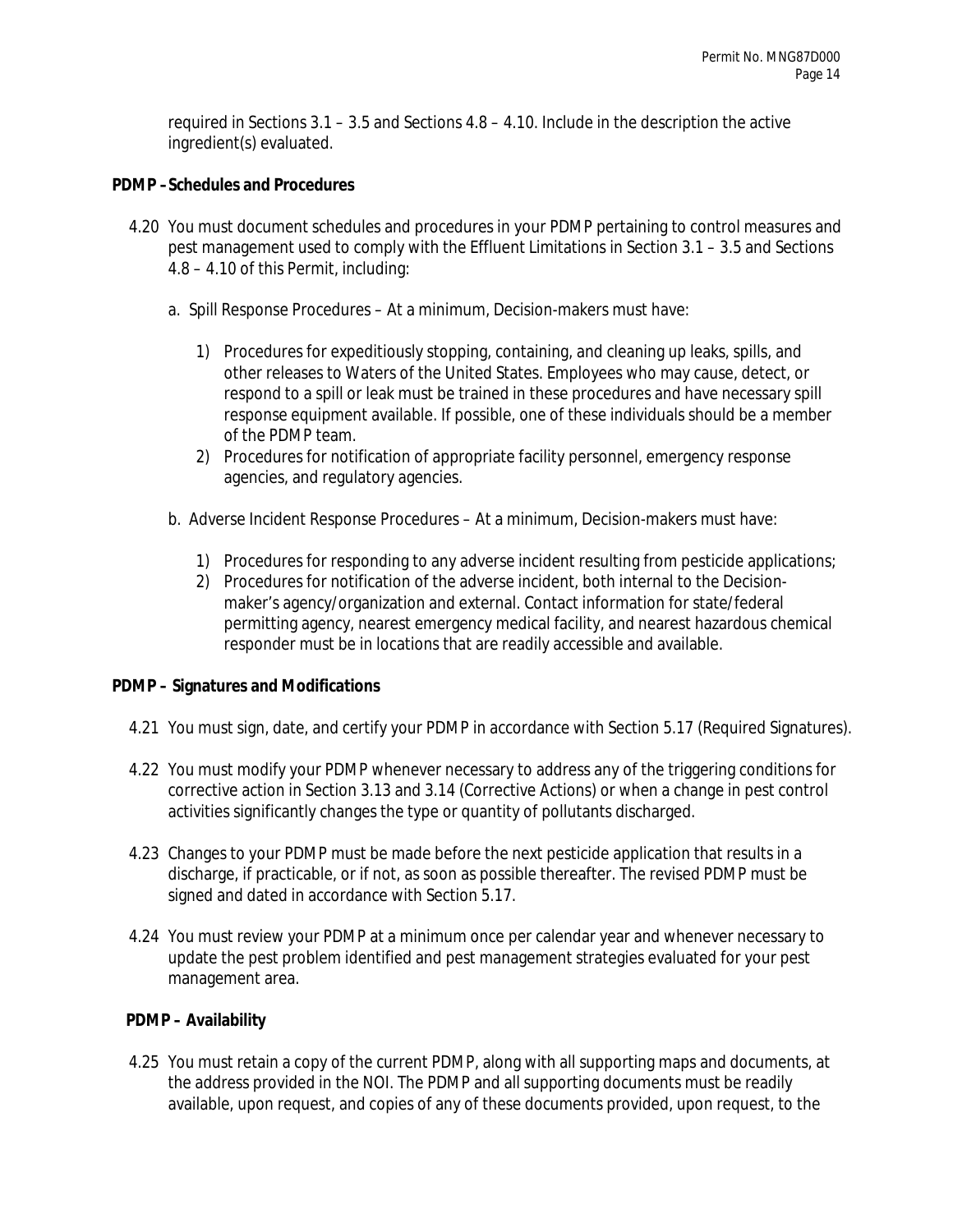MPCA or agencies governing discharges or pesticide applications within their respective jurisdictions.

4.26 The MPCA may provide copies of your PDMP or other information related to this permit that is in its possession to members of the public. Any Confidential Business Information (CBI), as defined in Minn. Stat. § 116.075 (40 CFR pt. 2), may be withheld from the public provided that a claim of confidentiality is properly asserted and documented in accordance with Minn. R. 7000.1300 (40 CFR pt. 2). However, CBI must be submitted to the MPCA if requested, and may not be withheld from those staff within the MPCA or local/federal agencies cleared for CBI review (See Section 5.19, Confidential Information).

# **Corrective Action Documentation**

- 4.27 Decision-makers required to submit an NOI, for situations identified in Section 3.13 and 3.14 that do not include Adverse Incidents, must document the situation triggering corrective action and the planned corrective action within fifteen (15) days of becoming aware of the situation and retaining a copy of this documentation. This documentation must include, but is not limited to the following information:
	- a. Identification of the condition triggering the need for corrective action review, including any ambient water quality monitoring that assisted in determining that discharges did not meet water quality standards.
	- b. Brief description of the situation.
	- c. Date the problem was identified.
	- d. Brief description of how the problem was identified, how you learned of the situation, and date you learned of the situation.
	- e. Summary of corrective action taken or to be taken including date initiated and date completed or expected to be completed.
	- f. For large entities, whether PDMP modifications are required as a result of the problem.

# **Recordkeeping**

- 4.28 In addition to the recordkeeping requirements under Section 3.18 through 3.21 of this permit, Decision-makers who submit a NOI are required to keep records listed below at the address provided on the NOI. This includes recordkeeping requirement under Section 3.21, which is required by Minnesota Department of Agriculture to be recorded by any for-hire Applicators and copied to the Decision-maker (customer):
	- a. A copy of the NOI submitted to the MPCA, any correspondence exchanged between you and the MPCA specific to coverage under this permit, and your assigned permit tracking number.
	- b. Documentation of any equipment cleaning, calibration, and repair (only if Decision-maker is also the Applicator)
	- c. Description of pest management measures(s) implemented prior to the first pesticide application.
	- d. Target pest(s) and pest density prior to pesticide application.
	- e. Identification of any waters, either by name or by location, to which you discharged any pesticide(s).
	- f. Quantity of each pesticide product applied to each treatment area.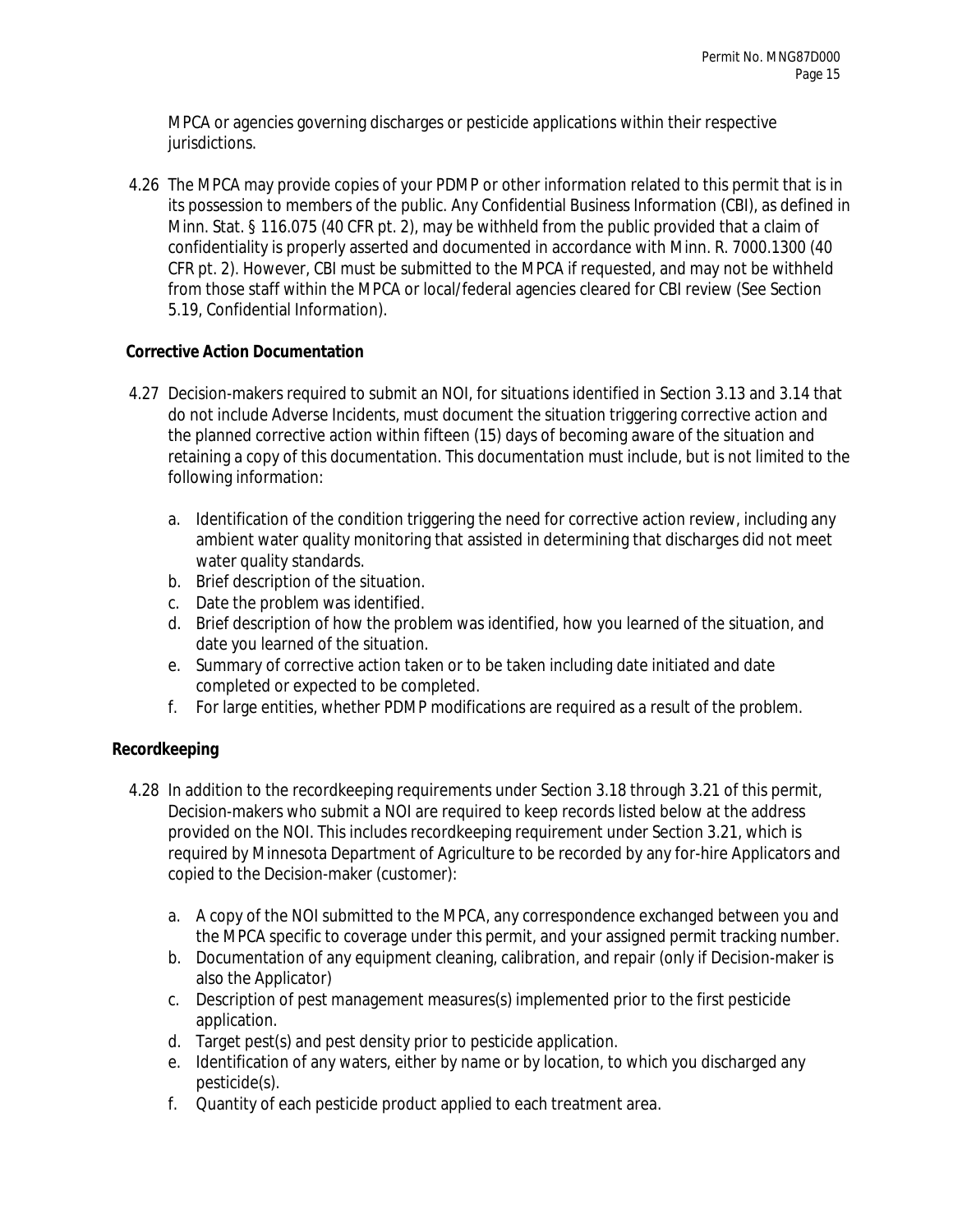g. Whether or not visual monitoring was conducted during pesticide application and/or postapplication and if not, why not and whether monitoring identified any possible or observable adverse incidents caused by application of pesticides.

# **Recordkeeping for Pesticide Application by Large Entities**

- 4.29 In addition to Section 4.28, any Decision-maker required to submit an NOI and is a Large Entity (defined in Section 6.25) must retain the following records at the address provided on the NOI:
	- a. A copy of the PDMP, including any modifications made to the PDMP during the term of this permit.
	- b. Copy of Annual Reports submitted to MPCA.
	- c. Action Thresholds.
	- d. Method and/or data used to determine that action threshold(s) has been met.
- 4.30 All required records must be documented as soon as possible but no later than 15 days following pesticide application. You must retain any records required under this permit for at least 5 years after the date of pesticide application. You must make available to the MPCA, including an authorized representative of the MPCA, all records, including electronic records, kept under this permit upon request and provide copies of such records, upon request.

### **Annual Reporting**

- 4.31 If you submitted a NOI and are considered a Large Entity, you must submit an Annual Report to the MPCA by February 15 for all pesticide activities covered under this permit occurring during the previous calendar year. You must retain a copy for your records. The report shall be completed on MPCA's Annual Report form. The first Annual Report is due February 15, 2013, for facilities that discharged during 2012
- 4.32 Once you meet the obligation to submit an Annual Report, you must submit an Annual Report each calendar year thereafter for the duration of coverage under this general permit. If pesticide application does not occur in a subsequent calendar year, you may check the "No Discharge" box on the Annual Report form for that year.
- 4.33 The Annual Report must include information for the calendar year. The first annual report must include activities for the portion of the calendar year after the effective date of the posting of a NOI. If the effective date is after November 1, you are not required to submit an Annual Report for that first partial year but must submit annual reports thereafter, with the first Annual Report submitted also including information from the first partial year.
- 4.34 When you terminate permit coverage, as specified in Sections 4.36 4.38, you must submit an Annual Report for the portion of the year up through the date of your termination. The Annual Report must be postmarked no later than 45 days after your termination date, or February 15 of the following year, whichever is earlier.
- 4.35 The Annual Report must contain the following information:
	- a. Decision-maker's name.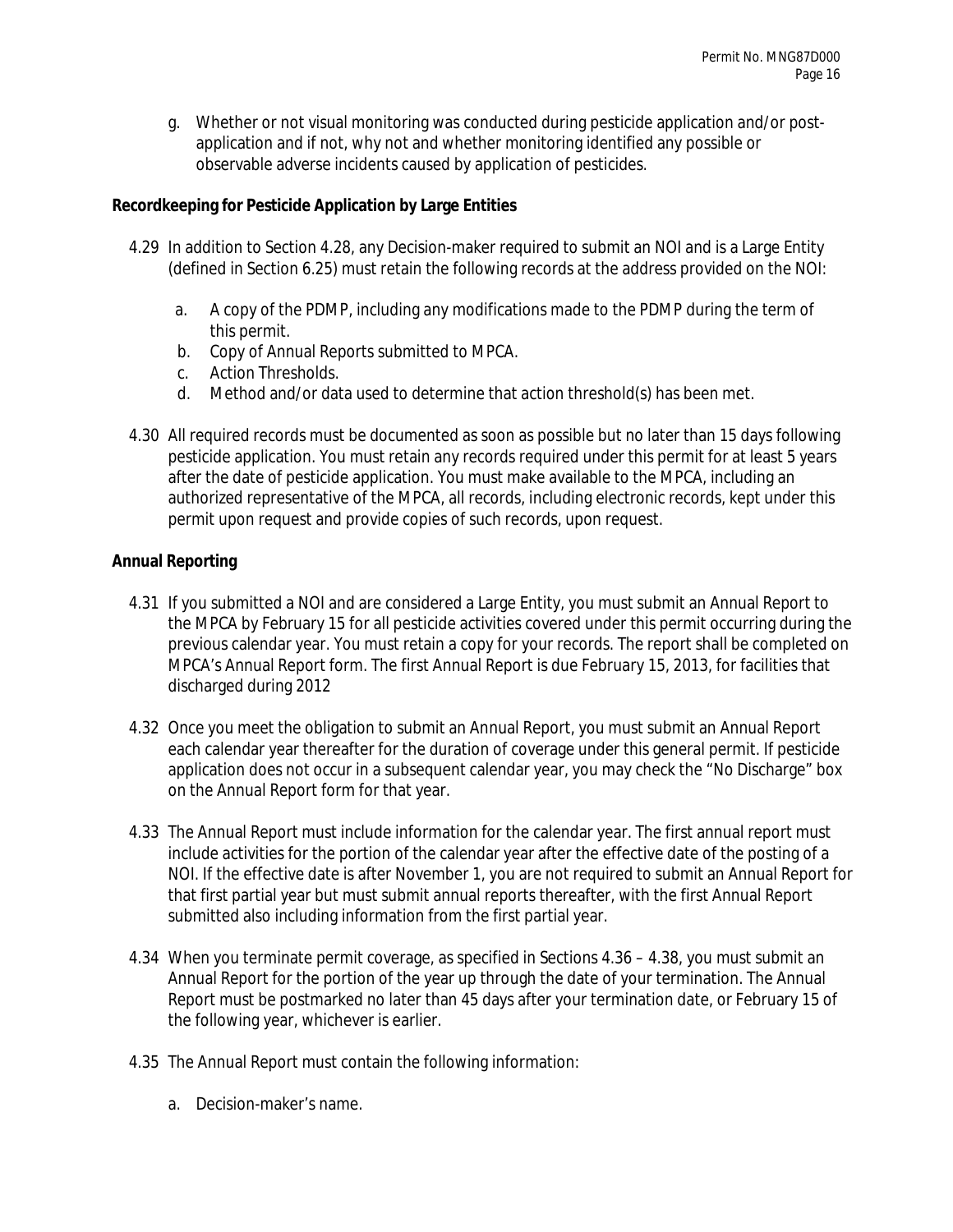- b. NPDES/SDS permit tracking number(s).
- c. Contact person name, title, e-mail address (if any), and phone number.
- d. For each treatment area, report the following information:
	- 1.) Identification of any waters or other treatment area either by name or by location, including size, Latitude and Longitude (if known), and Public Water Inventory number (if known), to which you discharged any pesticide(s).
	- 2.) Pesticide use pattern(s) and target pest(s).
	- 3.) Total amount of each pesticide product applied for the reporting year listed by the EPA registration number(s), if applicable, and by application method (e.g., aerially by fixedwing or rotary aircraft, broadcast spray, etc.).
	- 4.) Whether this control activity was addressed in your PDMP prior to pesticide application, if applicable.
	- 5.) If applicable, a Report of any Adverse Incidents as a result of these treatment(s).
	- 6.) A description of any corrective action(s), including spill responses, resulting from pesticide application activities and the rationale for such action(s).

### **Terminating Coverage**

- 4.36 Decision-makers covered by the posting of a NOI must submit a complete and accurate Permit Change Request form to terminate permit coverage. Authorization to discharge under this permit terminates after the Decision-maker receives either written or electronic notification by the MPCA that permit coverage has been terminated. You are responsible for meeting the terms of this permit until your authorization is terminated.
- 4.37 You must submit a Permit Change Request form within 30 days after one of the following conditions has been met:
	- a. You have ceased all discharges from the application of pesticides for which you obtained permit coverage and you do not expect to discharge during the remainder of the permit term for the activity identified in Section 1.1 including, but not limited to monitoring, reporting and recordkeeping; or
	- b. You have obtained coverage under an individual permit or an alternative general permit for all discharges required to be covered by an NPDES/SDS permit, unless you obtained coverage consistent with Section 4.39 – 4.42 below, in which case no Permit Change Request form is required.

If you submit a Permit Change Request form without meeting one of the above conditions, your form is not valid.

4.38 Decision-makers are required to submit Annual Reports pursuant to Section 4.31 – 4.35 and must file an Annual Report for the portion of the year up through the date of your termination. The Annual Report is due no later than 45 days after your termination date.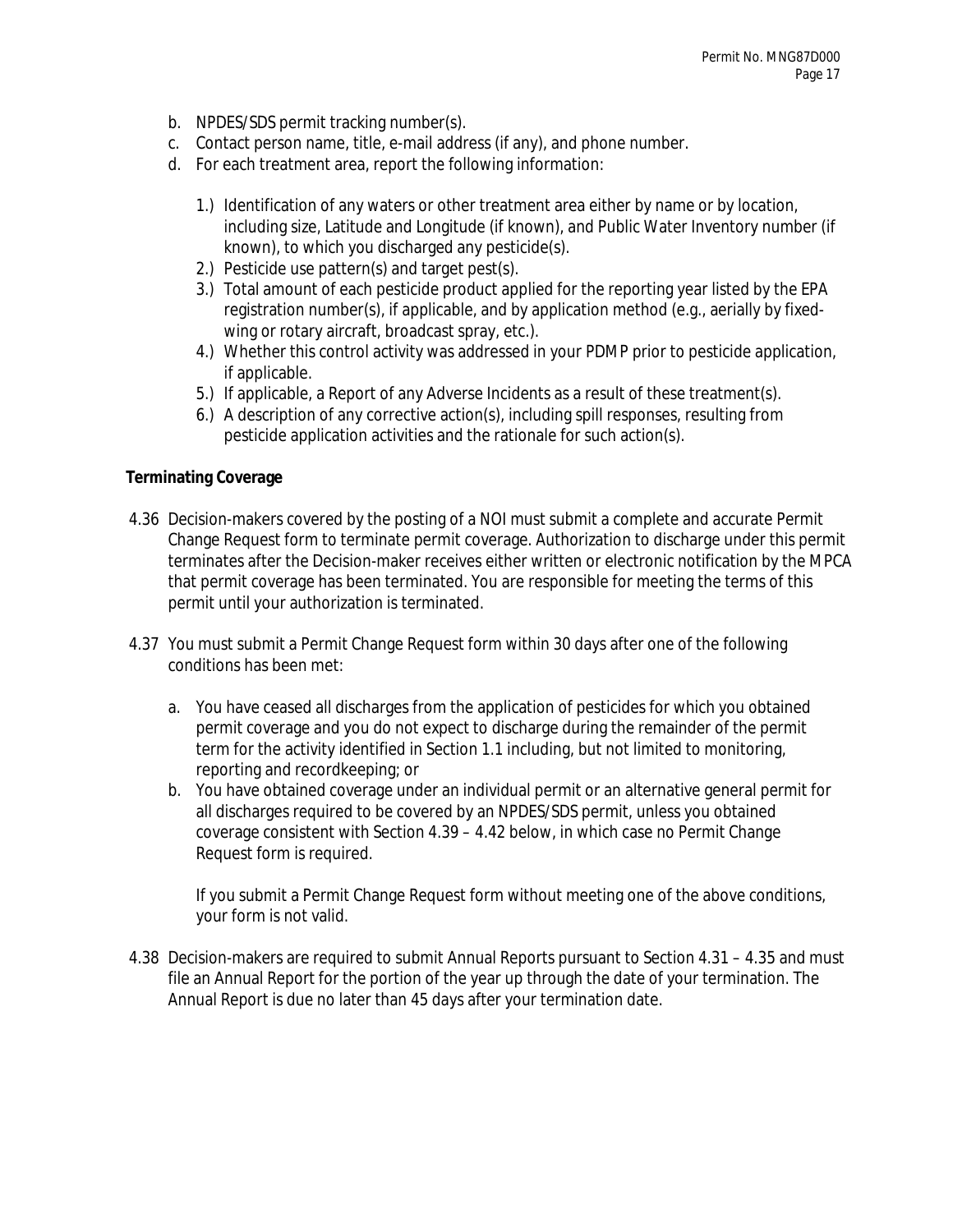#### **Individual or Alternative General Permits**

#### **MPCA Requiring Coverage under an Individual or Alternative General Permit**

- 4.39 The MPCA may require you to obtain authorization to discharge under either an individual NPDES/SDS permit or an alternative NPDES/SDS general permit in accordance with 40 CFR § 122.64 and § 124.5, and Minn. R. ch. 7001.
- 4.40 If the MPCA requires you to apply for an individual NPDES/SDS permit, the MPCA will notify you in writing that a permit application is required. This letter will include a brief statement of the reasons for this decision and will provide application information, including a deadline to file the permit application. The MPCA may grant additional time to submit the application if you submit a request setting forth reasonable grounds for additional time.
- 4.41 If you are covered under this permit and fail to submit an individual NPDES/SDS permit application as required by the MPCA, then the this permit's coverage to you is terminated at the end of the day specified by the MPCA as the deadline for application submittal. The MPCA may take appropriate enforcement action for any unpermitted discharge.
- 4.42 If during the course of this general permits' term the water of the state being discharged to is listed as Impaired pursuant to Section 303(d) of the CWA for a pesticide or its degradates, and general permit coverage is for the discharge of that specific pesticide or one of its degradates, you shall notify the MPCA whether you will retain coverage under the general permit and thus are required to change the pesticide being used, or obtain an individual permit or an alternative general permit by meeting the requirements of Sections 4.43 and 4.44. The listing of Impaired Waters can be found at http://www.pca.state.mn.us/index.php/view-document.html?gid=8262

#### **Decision-maker Requesting Coverage under an Individual or Alternative General Permit**

- 4.43 You may request to be excluded from coverage under this general permit by applying for an individual permit. In such a case, you must submit an individual permit application in accordance with the requirements of Minn. R. 7001.0050 with reasons supporting the request. The request may be granted by issuance of an individual permit or authorization of coverage under an alternative general permit if your reasons are warranted.
- 4.44 When an individual NPDES/SDS permit or an alternative NPDES/SDS general permit is issued, authorization to discharge under this permit is terminated on the effective date of the individual permit or the date of authorization of coverage under the alternative general permit.

### **5. Standard Permit Requirements**

5.1 Incorporation by Reference. The following applicable federal and state laws are incorporated by reference in this permit, are applicable to the Permittee, and are enforceable parts of this permit: 40 CFR §§ 122.41, 122.42, pts. 136, 403 and 503; Minn. R. chs. 7001, 7041, 7045, 7050, 7052, 7053, 7060, and 7080; and Minn. Stat. chs. 115 and 116.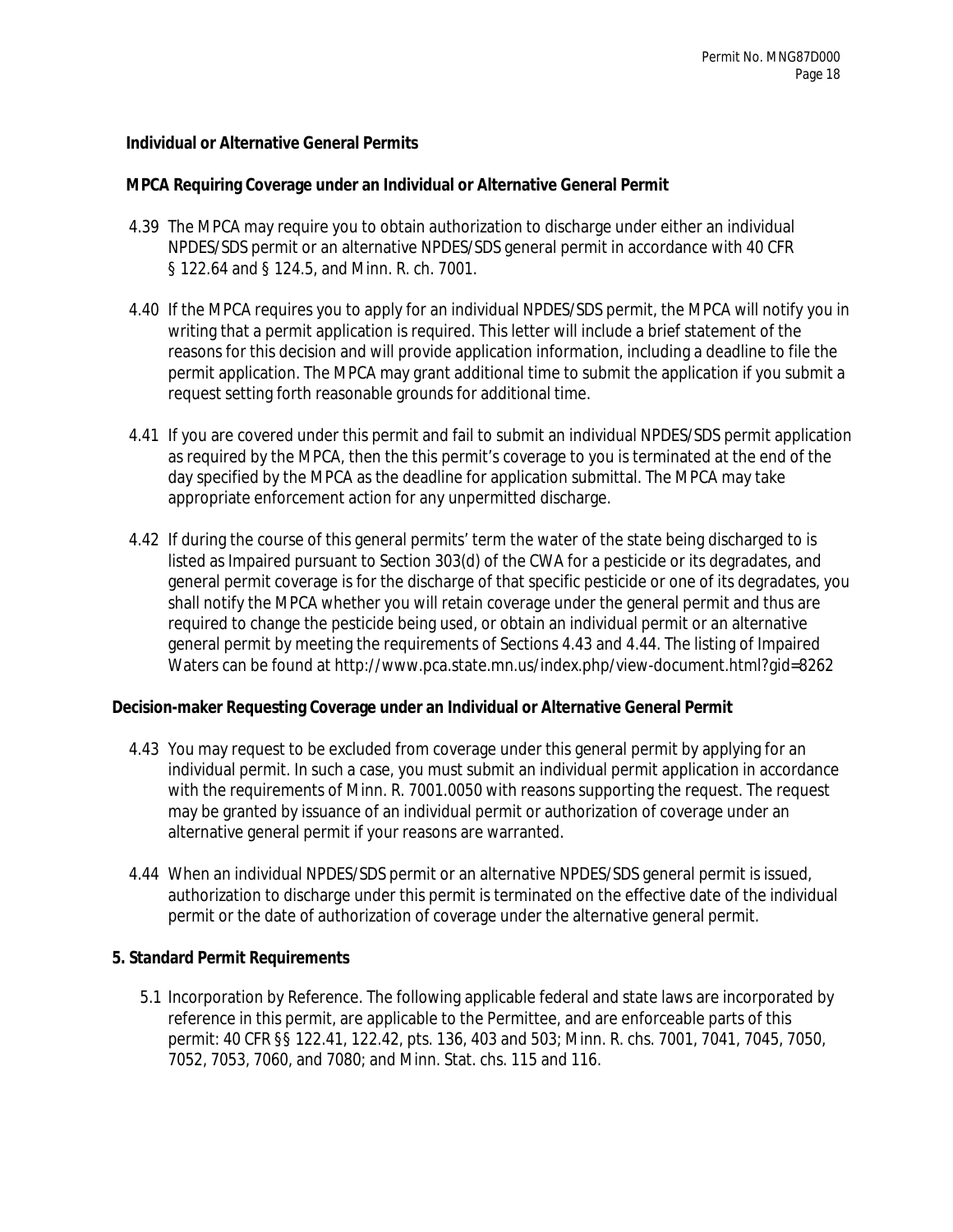- 5.2 Other federal and state laws. Permittees must comply with all other applicable federal and state laws and regulations that pertain to the application of pesticides. For example, this permit does not negate the requirements under the FIFRA and its implementing regulations to use registered pesticides consistent with the product's labeling. In fact, applications in violation of certain FIFRA requirements could also be a violation of the permit and therefore a violation of the CWA (e.g. exceeding label application rates).
- 5.3 Permittee Responsibility. The Permittee shall perform the actions or conduct the activity authorized by the permit in compliance with the conditions of the permit and, if required, in accordance with the plans and specifications approved by the Agency (Minn. R. 7001.0150, subp. 3, item E).
- 5.4 Toxic Discharges Beyond Impact to Target Species Prohibited. Whether or not this permit includes effluent limitations for toxic pollutants, the Permittee shall not discharge a toxic pollutant that will impact non-target species except according to 40 CFR pts. 400 to 460 and Minn. R. chs. 7050, 7052, 7053 and any other applicable MPCA rules (Minn. R. 7001.01090, subp. 1, item A).
- 5.5 Nuisance Conditions Prohibited. The Permittee's discharge shall not cause any nuisance conditions including, but not limited to floating solids, scum and visible oil film, acutely toxic conditions to non-target aquatic life, or other adverse impact on the receiving water (Minn. R. 7001.0210, subp. 2).
- 5.6 Property Rights. This permit does not convey a property right or an exclusive privilege (Minn. R. 7001.0150, subp 3. item C).
- 5.7 Liability Exemption. In issuing this permit, the state and the MPCA assume no responsibility for damage to persons, property, or the environment caused by the activities of the Permittee in the conduct of its actions, including those activities authorized, directed, or undertaken under this permit. To the extent the state and the MPCA may be liable for the activities of its employees, that liability is explicitly limited to that provided in the Tort Claims Act (Minn. R. 7001.0150, subp. 3, item O).
- 5.8 Agency Obligations. The MPCA's issuance of this permit does not obligate the MPCA to enforce local laws, rules, or plans beyond what is authorized by Minn. Stat. (Minn. R. 7001.0150, subp. 3, item D).
- 5.9 Liabilities. The MPCA's issuance of this permit does not release the Permittee from any liability, penalty or duty imposed by Minnesota or federal statutes or rules or local ordinances, except the obligation to obtain the permit (Minn. R. 7001.0150, subp. 3, item A).
- 5.10 More Stringent Rules. The issuance of this permit does not prevent the future adoption by the MPCA of pollution control rules, standards, or orders more stringent than those now in existence and does not prevent the enforcement of these rules, standards, or orders against the Permittee (Minn. R. 7001.0150, subp. 3, item B).
- 5.11 Severability. The provisions of this permit are severable, and if any provisions of this permit, or the application of any provision of this permit to any circumstance, are held invalid, the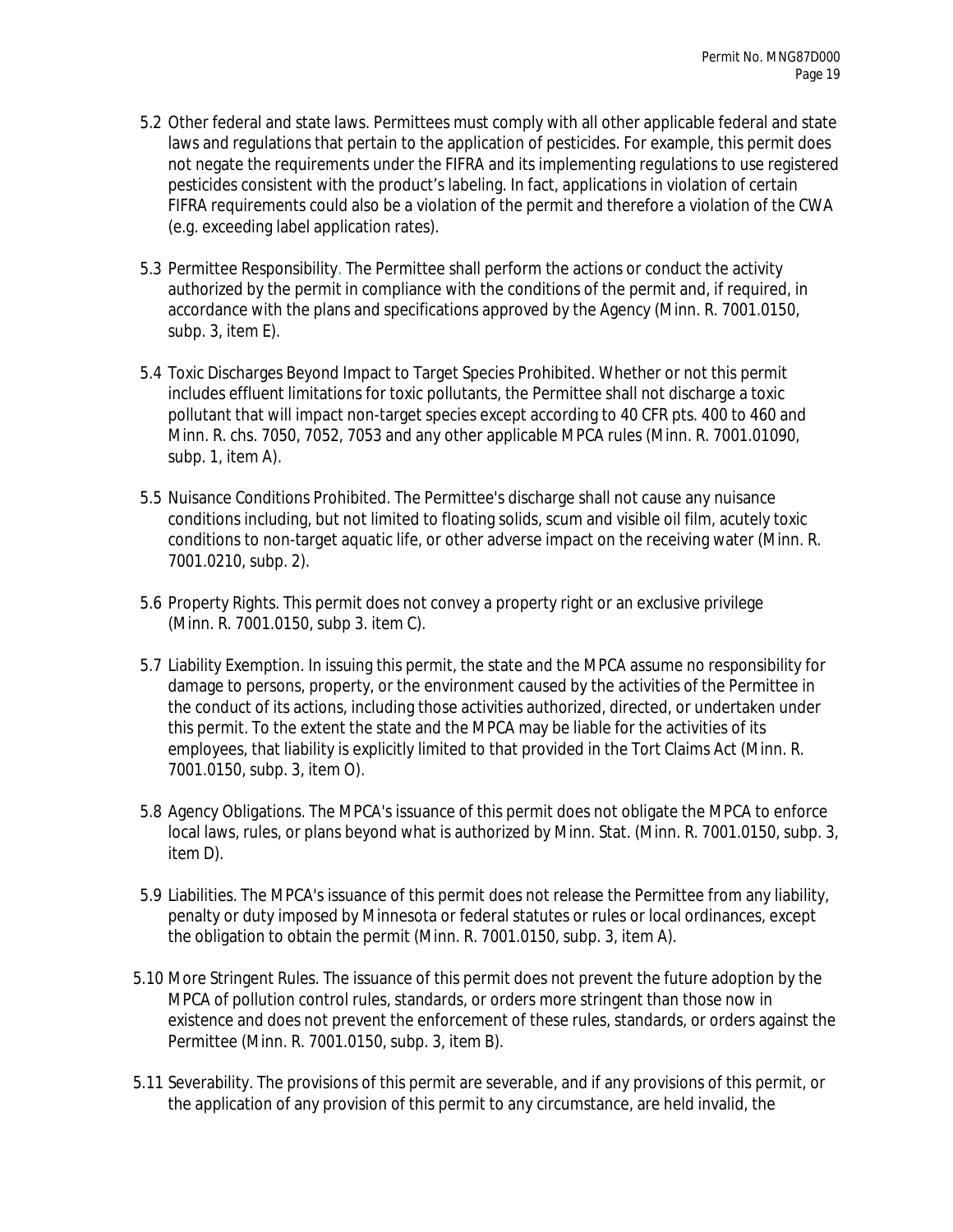application of such provision to other circumstances and the remainder of this permit shall not be affected thereby.

- 5.12 Compliance with Other Rules and Statutes. The Permittee shall comply with all applicable air quality, solid waste, and hazardous waste statutes and rules.
- 5.13 Inspection and Entry. When authorized by Minn. Stat. §§ 115.04; 115B.17, subd. 4; and 116.091, and upon presentation of proper credentials, the agency, or an authorized employee or agent of the agency, shall be allowed by the Permittee to enter at reasonable times upon the property of the Permittee to examine and copy books, papers, records, or memoranda pertaining to the construction, modification, or operation of the facility covered by the permit or pertaining to the activity covered by the permit; and to conduct surveys and investigations, including sampling or monitoring, pertaining to the construction, modification, or operation of the facility covered by the permit or pertaining to the activity covered by the permit (Minn. R. 7001.0150, subp. 3, item I).
- 5.14 Completing Reports. The Permittee shall submit the results of the required sampling and monitoring activities on the forms provided, specified, or approved by the MPCA. The information shall be recorded in the specified areas on those forms and in the units specified (Minn. R. 7001.1090, subp. 1, item D; Minn. R. 7001.0150, subp. 2, item B).

Required forms may include:

- a. Adverse Incident Report
- c. Annual Report

# 5.15 **Submitting Reports. Forms shall be submitted to:**

### MPCA

Attn: Pesticide NPDES/SDS Permitting Reports 520 Lafayette Road North St. Paul, Minnesota 55155-4194

Forms shall be submitted as specified in this permit. Annual Reports shall be submitted for each event even if no discharge occurred during the reporting period (Minn. R. 7001.0150, subp. 2 item B and 3, item H).

- 5.16 Incomplete or Incorrect Reports. The Permittee shall immediately submit an amended report to the MPCA upon discovery by the Permittee or notification by the MPCA that it has submitted an incomplete or incorrect report. The amended report shall contain the missing or corrected data along with a cover letter explaining the circumstances of the incomplete or incorrect report (Minn. R. 7001.0150, subp. 3, item G).
- 5.17 Required Signatures. All forms, reports, and other documents submitted to the MPCA shall be signed by the Permittee or the duly authorized representative of the Permittee. Minn. R. 7001.0150, subp. 2, item D. The person or persons that sign the forms, reports, or other documents must certify that he or she understands and complies with the certification requirements of Minn. R. 7001.0070 and 7001.0540, including the penalties for submitting false information.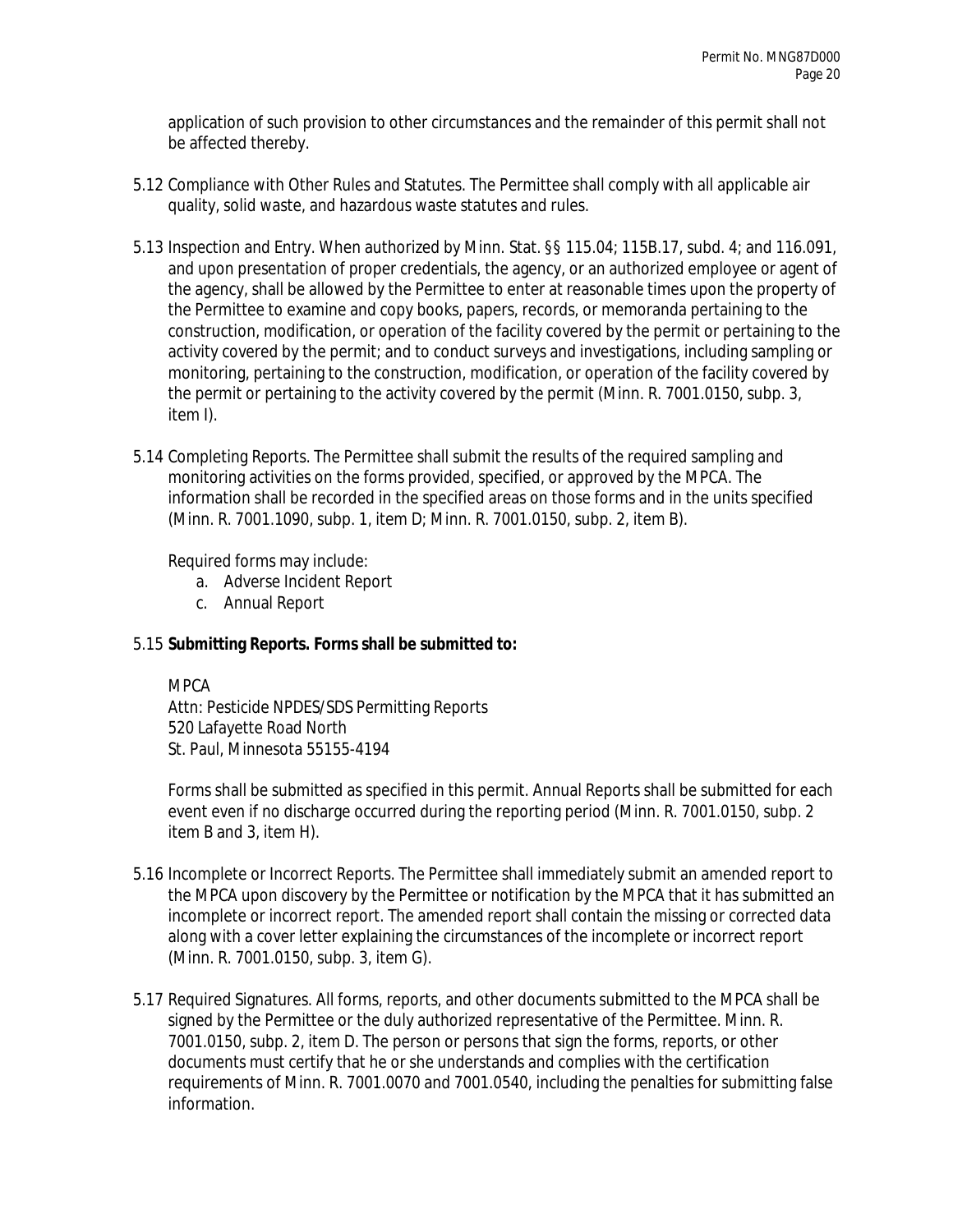- 5.18 Records. The Permittee shall, when requested by the Agency, submit within a reasonable time the information and reports that are relevant to the control of pollution regarding the construction, modification, or operation of the facility covered by the permit or regarding the conduct of the activity covered by the permit (Minn. R. 7001.0150, subp. 3, item H).
- 5.19 Confidential Information. Except for data determined to be confidential according to Minn. Stat. § 116.075, subd. 2, all reports required by this permit shall be available for public inspection. In order to maintain data for confidential use of the MPCA, pursuant to Minn. Stat § 116.075, or as nonpublic data not on individuals or private data as it relations to individuals, pursuant to Minn. Stat. § 13.37, a person must affirmatively request such recognition by providing the Commissioner a written request setting forth the statutory grounds and the reasons that justify the classification of the records or other information as not public (Minn. R. 7001.1300, subp. 1). Effluent data shall not be considered confidential. To request the Agency maintain data as confidential, the Permittee must follow Minn. R. 7000.1300.

#### **Noncompliance and Enforcement**

- 5.20 Subject to Enforcement Action and Penalties. Noncompliance with a term or condition of this permit subjects the Permittee to penalties provided by federal and state law set forth in section 309 of the CWA; United States Code, title 33, section 1319, as amended; and in Minn. Stat. §§ 115.071 and 116.072, including monetary penalties, imprisonment, or both (Minn. R. 7001.1090, subp. 1, item D).
- 5.21 Criminal Activity. The Permittee may not knowingly make a false statement, representation, or certification in a record or other document submitted to the Agency. A person who falsifies a report or document submitted to the Agency, or tampers with, or knowingly renders inaccurate a monitoring device or method required to be maintained under this permit is subject to criminal and civil penalties provided by federal and state law (Minn. R. 7001.0150, subp. 3[G]).
- 5.22 Noncompliance Defense. It shall not be a defense for the Permittee in an enforcement action that it would have been necessary to halt or reduce the permitted activity in order to maintain compliance with the conditions of this permit (40 CFR § 122.41 [c]).
- 5.23 Civil and Criminal Liability. Nothing in this permit shall be construed to relieve the Permittee from civil or criminal penalties for noncompliance with the terms and conditions provided herein. Nothing in this permit shall be construed to preclude the initiation of any legal action or relieve the Permittee from any responsibilities, liabilities, or penalties to which the Permittee is or may be subject to under Section 311 of the CWA and Minn. Stat. chs. 115 and 116, as amended; and any rules adopted thereunder.
- 5.24 Noncompliance. If the Permittee discovers, through any means, including notification by the MPCA, that noncompliance with a condition of the permit has occurred, the Permittee shall take all reasonable steps to minimize the adverse impacts on human health, public drinking water supplies, or the environment resulting from the noncompliance (Minn. R. 7001.1090, subp. 3[J]).
- 5.25 Unauthorized Releases of Wastewater Prohibited. Except for conditions specifically described in Minn. R. 7001.1090, subp. 1, items J and K, all unauthorized bypasses, overflows, discharges,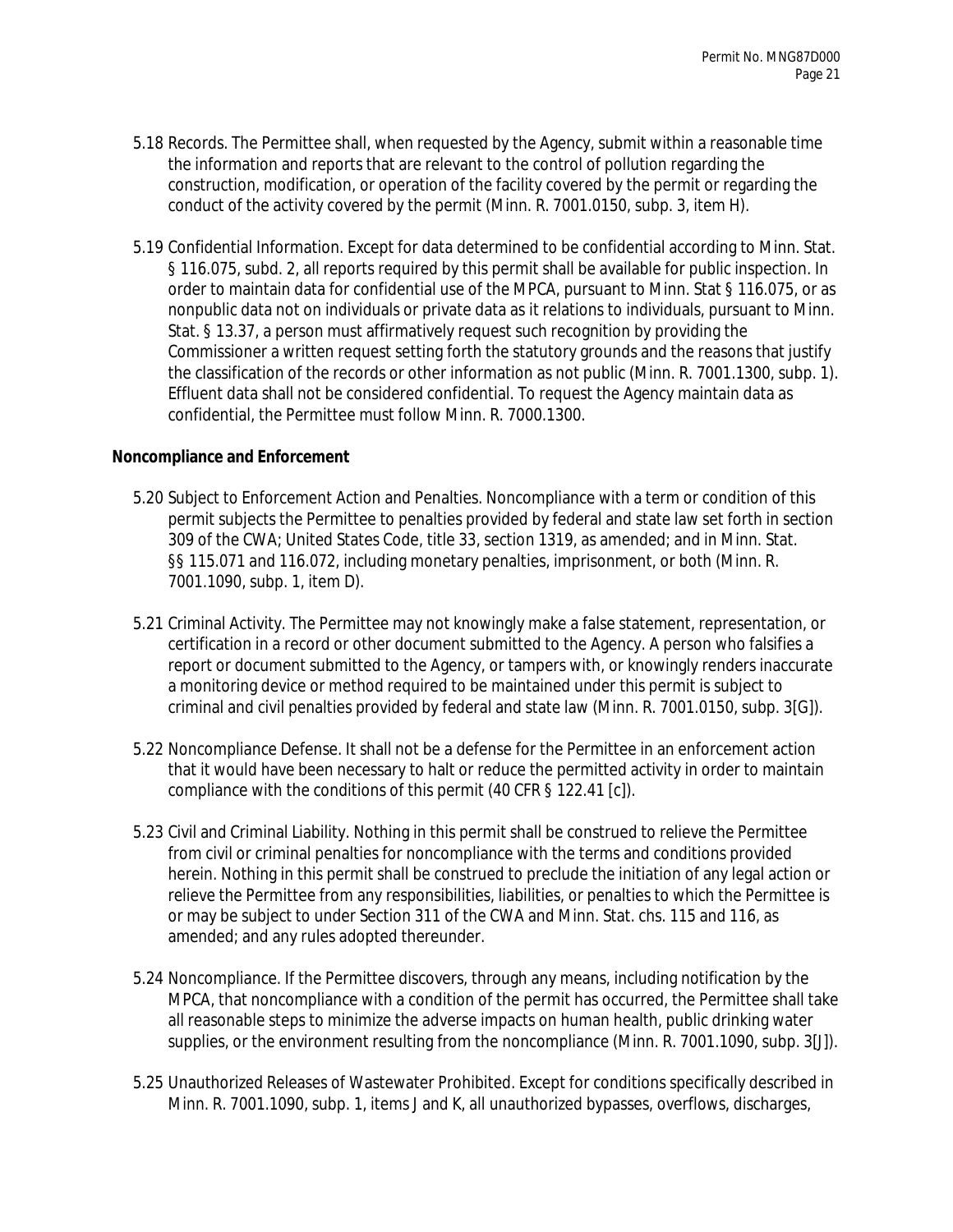spills, or other releases of wastewater or materials to the environment, whether intentional or not, are prohibited. However, the MPCA will consider the Permittee's compliance with permit requirements, frequency of release, quantity, type, location, and other relevant factors when determining appropriate action (40 CFR § 122.41 and Minn. Stat. § 115.061).

5.26 Discovery of a Release. Upon discovery of a release, the Permittee shall:

- a. Immediately take all reasonable action necessary to minimize or abate the incident and to recover any pesticides involved in the incident.
- b. Notify the Minnesota Department of Public Safety Duty Officer at 800-422-0798 (toll free) or 651-649-5451 (metro area) immediately upon discovery of the release. In addition, you may also contact the MPCA during business hours at 800-657-3864.
- c. Recover as rapidly and as thoroughly as possible all substances and materials released or immediately take other action as may be reasonably possible to minimize or abate pollution to waters of the state or potential impacts to human health caused thereby. If the released materials or substances cannot be immediately or completely recovered, the Permittee shall contact the MPCA. If directed by the MPCA, the Permittee shall consult with other local, state or federal agencies (such as the MDNR and/or the Wetland Conservation Act authority) for implementation of additional clean-up or remediation activities in wetland or other sensitive areas.
- d. If directed by the MPCA, the Permittee shall collect representative samples of the release. The Permittee shall sample the release for parameters of concern immediately following discovery of the release. The Permittee may contact the MPCA during business hours to discuss the sampling parameters and protocol. If the release cannot be immediately stopped, the Permittee shall consult with MPCA regarding additional sampling requirements. Samples shall be collected at least, but not limited to, two times per week for as long as the release continues.
- e. Submit the sampling results as directed by the MPCA. At a minimum, the results shall be submitted to the MPCA within 15 days of the release.
- 5.27 Upset Defense. In the event of temporary noncompliance by the Permittee with an applicable effluent limitation resulting from an upset of the Permittee's activity due to factors beyond the control of the Permittee, the Permittee has an affirmative defense to an enforcement action brought by the Agency as a result of the noncompliance if the Permittee demonstrates by a preponderance of competent evidence:
	- a. The specific cause of the upset.
	- b. That the upset was unintentional.
	- c. That the upset resulted from factors beyond the reasonable control of the Permittee and did not result from operational error, improperly designed treatment facilities, inadequate treatment facilities, lack of preventative maintenance, or increases in production which are beyond the design capability of the treatment facilities.
	- d. That at the time of the upset the facility was being properly operated.
	- e. That the Permittee properly notified the Commissioner of the upset in accordance with Minn. R. 7001.1090, subp. 1, item I.
	- f. That the Permittee implemented the remedial measures required by Minn. R. 7001.0150, subp. 3, item J.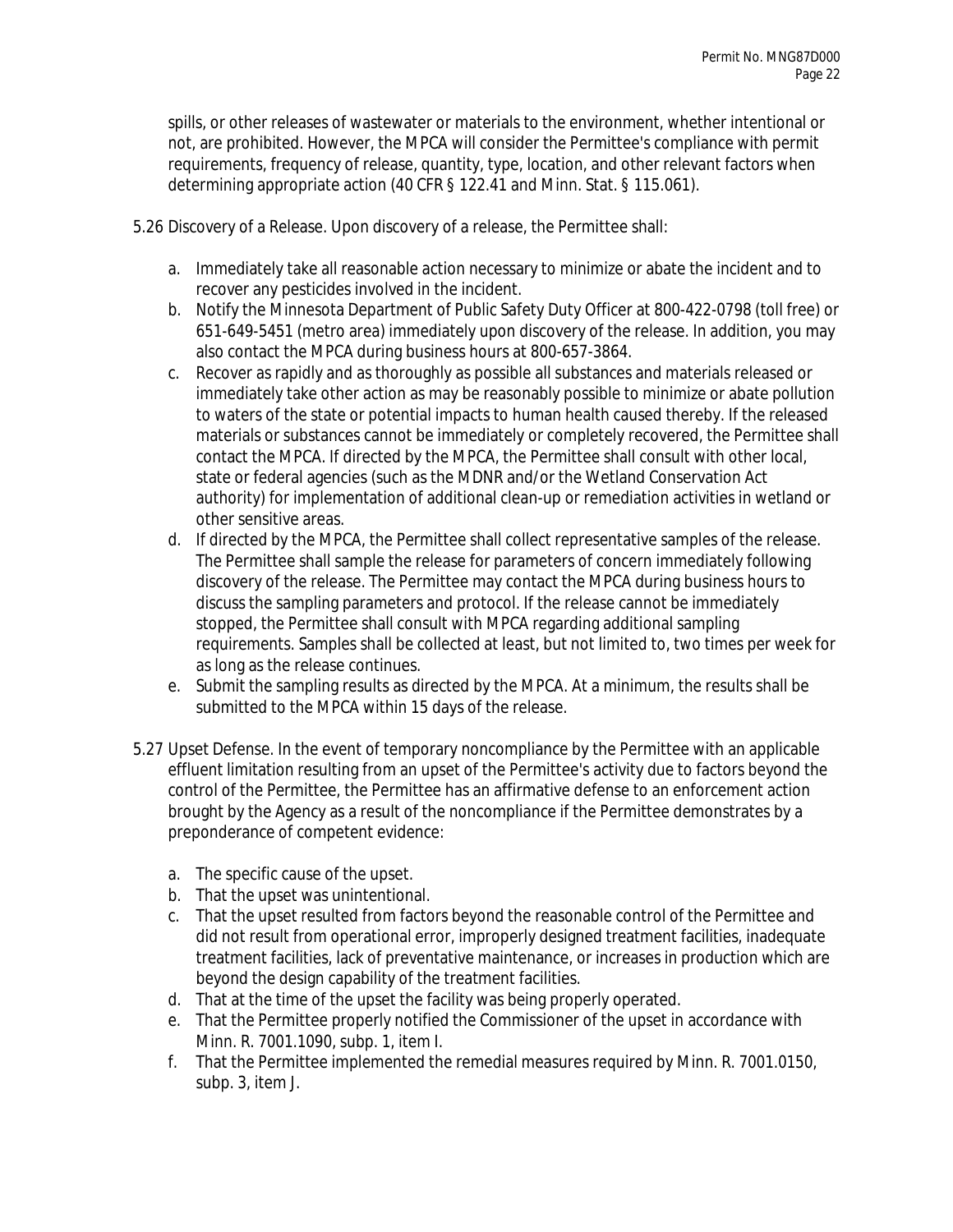- 5.28 The Permittee shall at all times properly operate and maintain the equipment and systems of treatment and control, and the appurtenances related to them, which are installed or used by the Permittee to achieve compliance with the conditions of the permit. Proper operation and maintenance includes effective performance, adequate funding, adequate operator staffing and training, and adequate laboratory and process controls, including appropriate quality assurance procedures.
- 5.29 Report Changes. The Permittee shall give advance notice as soon as possible to the MPCA of any substantial changes in operational procedures, activities that may alter the nature or frequency of the discharge, and/or material factors that may affect compliance with the conditions of this permit (Minn. R. 7001.0150, subp. 3, item M).
- 5.30 The MPCA Initiated Permit Modification, Suspension, or Revocation. The MPCA may modify or revoke and reissue this permit pursuant to Minn. R. 7001.0170. The MPCA may revoke without reissuance this permit pursuant to Minn. R. 7001.0180.
- 5.31 TMDL Impacts. Facilities that discharge to an impaired surface water, watershed or drainage basin may be required to comply with additional permits or permit requirements, including additional restrictions as authorized by the CWA 303(d)(4)(A) and 40 CFR § 122.44 (I)(2)(i) necessary to ensure consistency with the assumptions and requirements of any applicable EPA approved wasteload allocations resulting from Total Maximum Daily Load (TMDL) studies.
- 5.32 Permit Transfer. The permit is not transferable to any person without the express written approval of the Agency after compliance with the requirements of Minn. R. 7001.0190. A person to whom the permit has been transferred shall comply with the conditions of the permit (Minn. R. 7001.0150, subp. 3, item N).
- 5.33 Permit Reissuance. If the Decision-maker desires to continue permit coverage beyond the date of permit expiration, the Decision-maker shall submit an application for reissuance at least 180 days before permit expiration. If the Decision-maker does not intend to continue the activities authorized by this permit after the expiration date of this permit, the Decision-maker shall notify the MPCA in writing at least 180 days before permit expiration.

If the Decision-maker has submitted a timely application for permit reissuance, the Permittee may continue to conduct the activities authorized by this permit, in compliance with the requirements of this permit, until the MPCA takes final action on the application, unless the MPCA determines any of the following (Minn. R. 7001.0040 and 7001.0160):

- a. The Permittee is not in substantial compliance with the requirements of this permit, or with a stipulation agreement or compliance schedule designed to bring the Permittee into compliance with this permit.
- b. The MPCA, as a result of an action or failure to act by the Permittee, has been unable to take final action on the application on or before the expiration date of the permit.
- c. The Permittee has submitted an application with major deficiencies or has failed to properly supplement the application in a timely manner after being informed of deficiencies.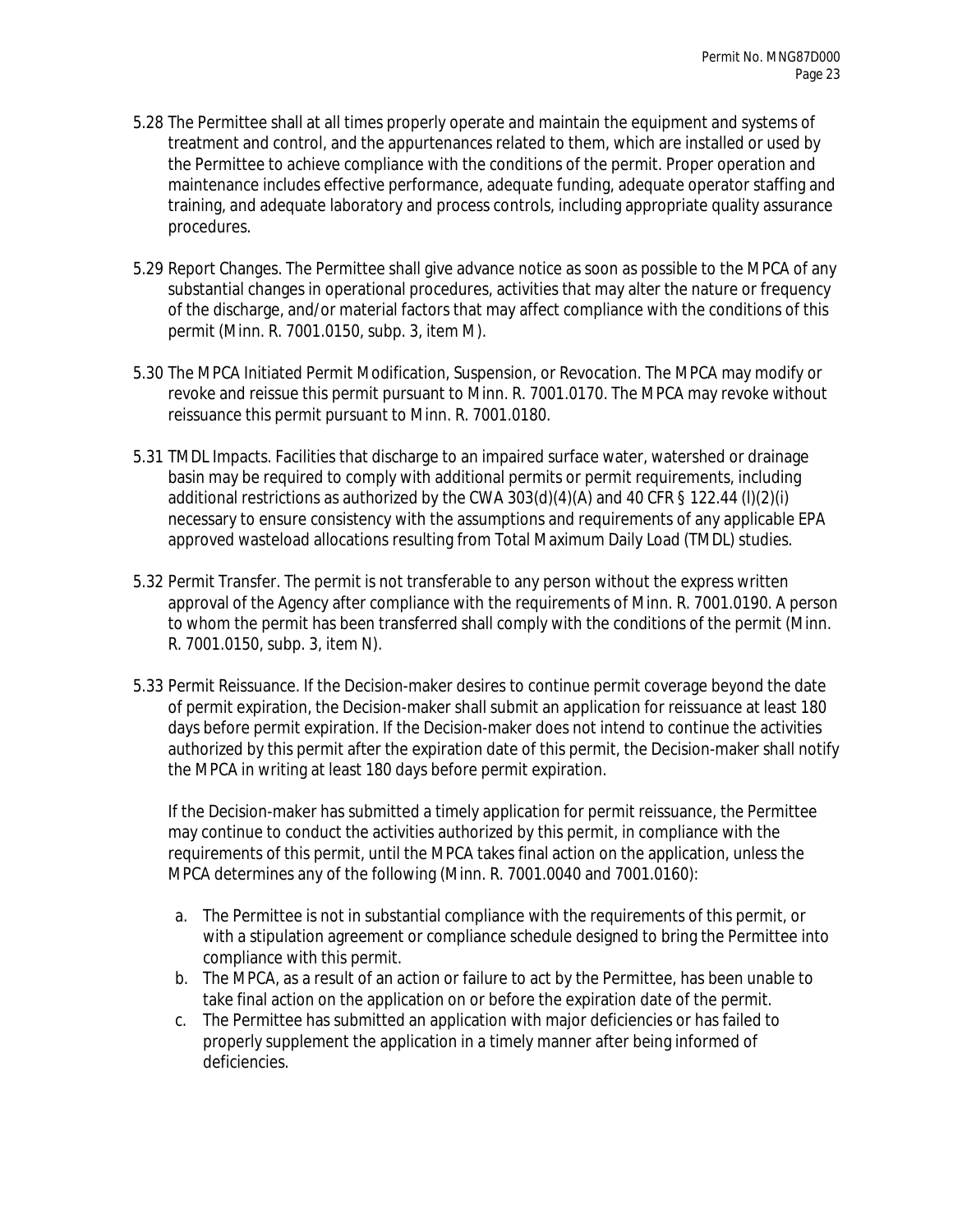#### **6. Permit Specific Definitions**

- 6.1 "Act" means the federal CWA, as amended, 33 U.S. Code 1251 et seq.
- 6.2 "Action Threshold" means the point at which pest populations or environmental conditions can no longer be tolerated, necessitating that pest control action be taken based on economic, human health, aesthetic, or other effects. Sighting a single pest does not always mean control is needed. Action Thresholds help determine both the need for control actions and the proper timing of such actions.
- 6.3 "Active Ingredient" means any substance (or group of structurally similar substances if specified by the Agency) that will prevent, destroy, repel, or mitigate any pest, or that functions as a plant regulator, desiccant, or defoliant within the meaning of FIFRA sec. 2(a) (40 CFR § 152.3). Active ingredient also means a pesticidal substance that is intended to be produced and used in a living plant, or in the produce thereof, and the genetic material necessary for the production of such a pesticidal substance (40 CFR § 174.3).
- 6.4 "Adverse Incident" means an incident that you have observed upon inspection or of which you otherwise become aware, in which (1) Non-target organism may have been exposed to a pesticide residue, and (2) The non-target organism suffered a toxic or adverse effect.

The phrase "toxic or adverse effects" includes effects that occur within waters of the U.S. on non-target plants, fish, or wildlife that are unusual or unexpected (e.g., effects are to organisms not otherwise described on the pesticide product label or otherwise not expected to be present) as a result of exposure to a pesticide residue, and may include:

- a. Distressed or dead juvenile and small fishes.
- b. Washed up or floating fish.
- c. Fish swimming abnormally or erratically.
- d. Fish lying lethargically at water surface or in shallow water.
- e. Fish that are listless or nonresponsive to disturbance.
- f. Stunting, wilting, or desiccation of non-target submerged or emergent aquatic plants.
- g. Other dead or visibly distressed non-target aquatic organisms (amphibians, turtles, invertebrates, etc.).

The phrase, "toxic or adverse effects," also includes any adverse effects to humans (e.g., skin rashes) or domesticated animals that occur either directly or indirectly from a discharge to waters of the state that are temporally and spatially related to exposure to a pesticide residue (e.g., vomiting, lethargy).

- 6.5 "Agency" means the Minnesota Pollution Control Agency (MPCA).
- 6.6 "Applicator" means a person or commercial business that applies pesticides or other chemicals covered by this permit to a water of the state. Applicators are required to be licensed if hired or to apply registered pesticides. See Minn. Stat. § 18B.29 through 18B.35 for specifics on certification and licensing.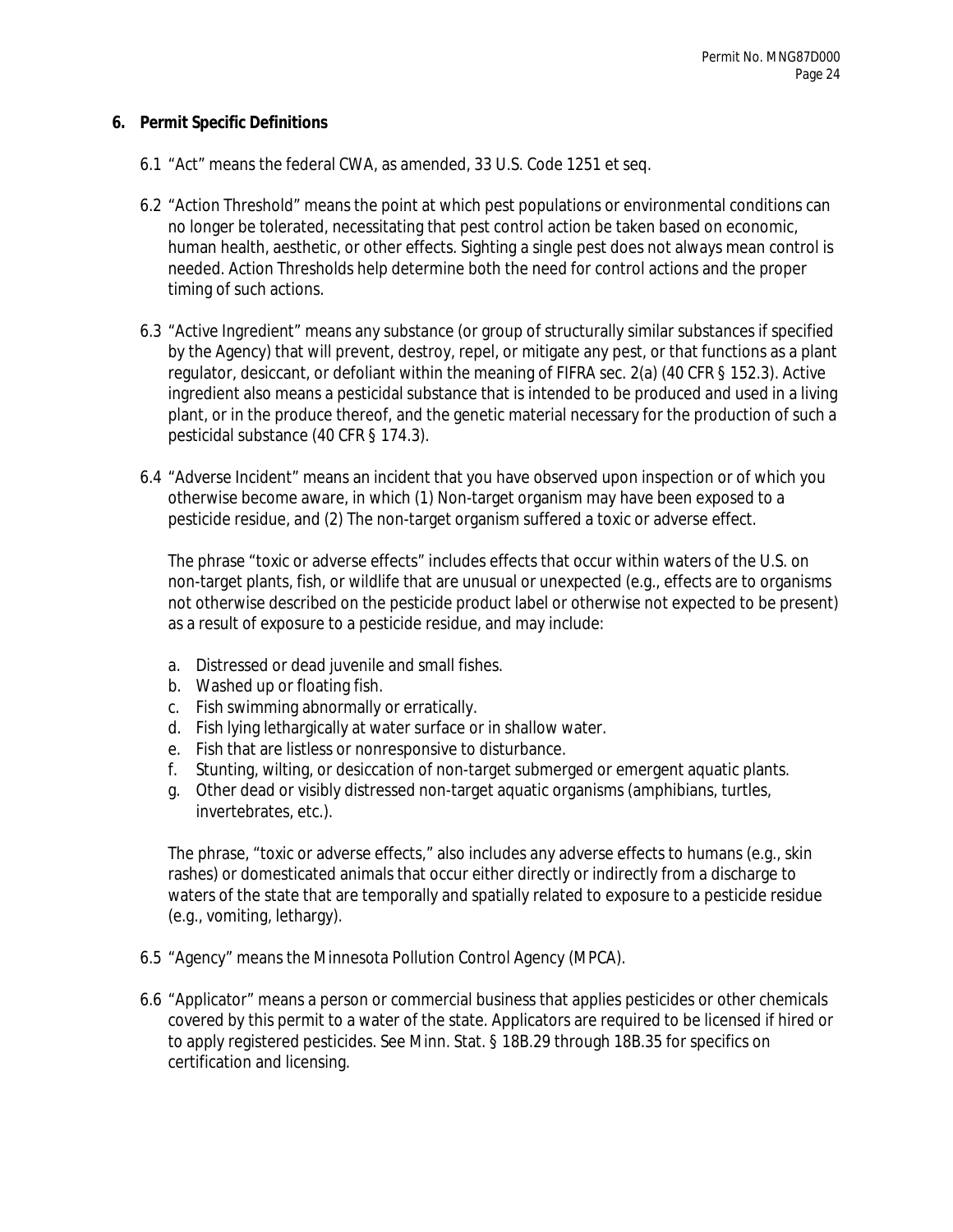- 6.7 "Best Management Practices" or "BMPs" means practices to prevent or reduce the pollution of waters of the state, including schedules of activities, prohibitions of practices, and other management practices, and also includes treatment requirements, operating procedures, and practices to control plant site runoff, spillage or leaks, sludge or waste disposal or drainage from raw material storage (Minn. R. 7001.1020, subp 5).
- 6.8 "Biological Control Agents" mean agents that are organisms that can be introduced to your sites, such as herbivores, predators, parasites, and hyperparasites (Source: FWS IPM Guidance, 2004).
- 6.9 "Biological Pesticides" (also called biopesticides) include microbial pesticides, biochemical pesticides, and plant-incorporated protectants (PIP). Microbial pesticide means a microbial agent intended for preventing, destroying, repelling, or mitigating any pest, or intended for use as a plant regulator, defoliant, or dessicant, that: (1) is a eucaryotic microorganism including, but not limited to, protozoa, algae, and fungi; (2) is a procaryotic microorganism, including, but not limited to, Eubacteria and Archaebacteria; or (3) is a parasitically replicating microscopic element, including but not limited to, viruses (40 CFR § 158.2100[b]). Biochemical pesticide mean a pesticide that: (1) is a naturally-occurring substance or is structurally-similar and functionally identical to a naturally-occurring substance; (2) has a history of exposure to humans and the environment demonstrating minimal toxicity, or in the case of a synthetically-derived biochemical pesticides, is equivalent to a naturally-occurring substance that has such a history; and (3) has a non-toxic mode of action to the target pest(s) (40 CFR § 158.2000[a][1]). Plantincorporated protectant means a pesticidal substance that is intended to be produced and used in a living plant, or in the produce thereof, and the genetic material necessary for production of such a pesticidal substance. It also includes any inert ingredient contained in the plant, or produce thereof (40 CFR §174.3).
- 6.10 "CFR" means the Code of Federal Regulations.
- 6.11 "Chemical Pesticides" means all pesticides not otherwise classified as biological pesticides.
- 6.12 "Commissioner" means the commissioner of the Minnesota Pollution Control Agency or a designated representative.
- 6.13 "Control Measures" refers to any BMP or other method used to meet the effluent limitations. Control measures must comply with manufacturer specifications, industry standards and recommended industry practices related to the application of pesticides, and relevant legal requirements. Additionally, control measures could include other actions that a prudent operator would implement to reduce and/or eliminate pesticide discharges to waters of the state to comply with the effluent limitations in Sections 3 and 4 of this permit.
- 6.14 "Cultural Methods" means manipulation of the habitat to increase pest mortality by making the habitat less suitable to the pest.
- 6.15 "Decision-maker" means any entity associated with the application of pesticides which results in a discharge to waters of the state and that has control over the decision to perform pesticide applications, including the ability to modify those decisions. This does not include local, state or other units of government that may provide instruction or control documents based on their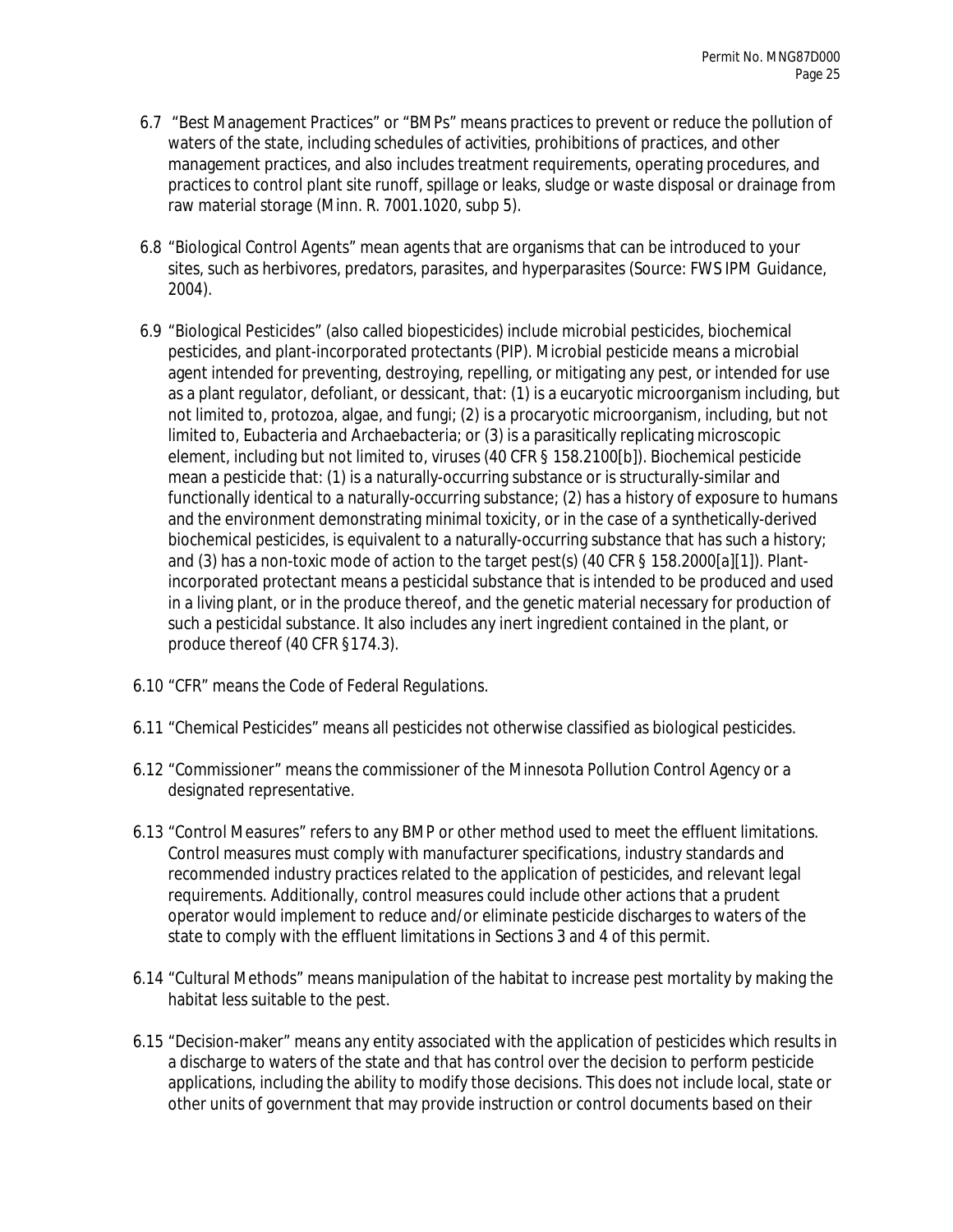authority over pests or the use of pesticides by another party (i.e. the Lake Association is considered the Decision-maker even if the DNR may direct the Lake Association to use a specific pesticide product or limit the amount to be applied).

- 6.16 "Declared Pest Emergency Situation" means an event defined by a public declaration by a federal agency, state, or local government of a pest problem determined to require control through application of a pesticide beginning less than ten days after identification of the need for pest control. This public declaration may be based on:
	- a. Significant risk to human health.
	- b. Significant economic loss.
	- c. Significant risk to:
		- 1) Endangered species.
		- 2) Threatened species.
		- 3) Beneficial organisms.
		- 4) The environment (40 CFR pt. 166).
- 6.17 "Discharge" when used without qualification, means the "discharge of a pollutant" (40 CFR § 122.2).
- 6.18 "Duty Officer" means the Minnesota Duty Officer, Department of Public Safety, Division of Emergency Management.
- 6.19 "Facility or Activity" means any NPDES "point source" (including land or appurtenances thereto) that is subject to regulation under the NPDES program (40 CFR § 122.2).
- 6.20 "Federal Facility" means any buildings, installations, structures, land, public works, equipment, aircraft, vessels, and other vehicles and property, owned, operated, or leased by, or constructed or manufactured for the purpose of leasing to, the federal government.
- 6.21 "For-Hire Applicator" includes persons who make contractual pesticide applications for which they or their employer receives compensation (e.g., lawn care firms, pest control companies). This includes "Commercial Applicators" as defined in Minn. Stat. ch. 18B.
- 6.22 "General Permit" means a permit issued under Minn. R. 7001.0210 to a category of permittees whose operations, emissions, activities, discharges, or facilities are the same or substantially similar.
- 6.23 "Impaired Water" or "Water Quality Impaired Water," for the purposes of this permit, means a water identified by the state pursuant to Section 303(d) of the CWA as not meeting applicable state water quality standards (these waters are called "water quality limited segments" under 40 CFR § 130.2(j). Impaired waters include both waters with approved or established TMDLs, and those for which a TMDL has not yet been approved or established.
- 6.24 "Inert Ingredient" means any substance (or group of structurally similar substances if designated by the Agency), other than an active ingredient, that is intentionally included in a pesticide product (40 CFR §152.3). Inert ingredient also means any substance, such as a selectable marker, other than the active ingredient, where the substance is used to confirm or ensure the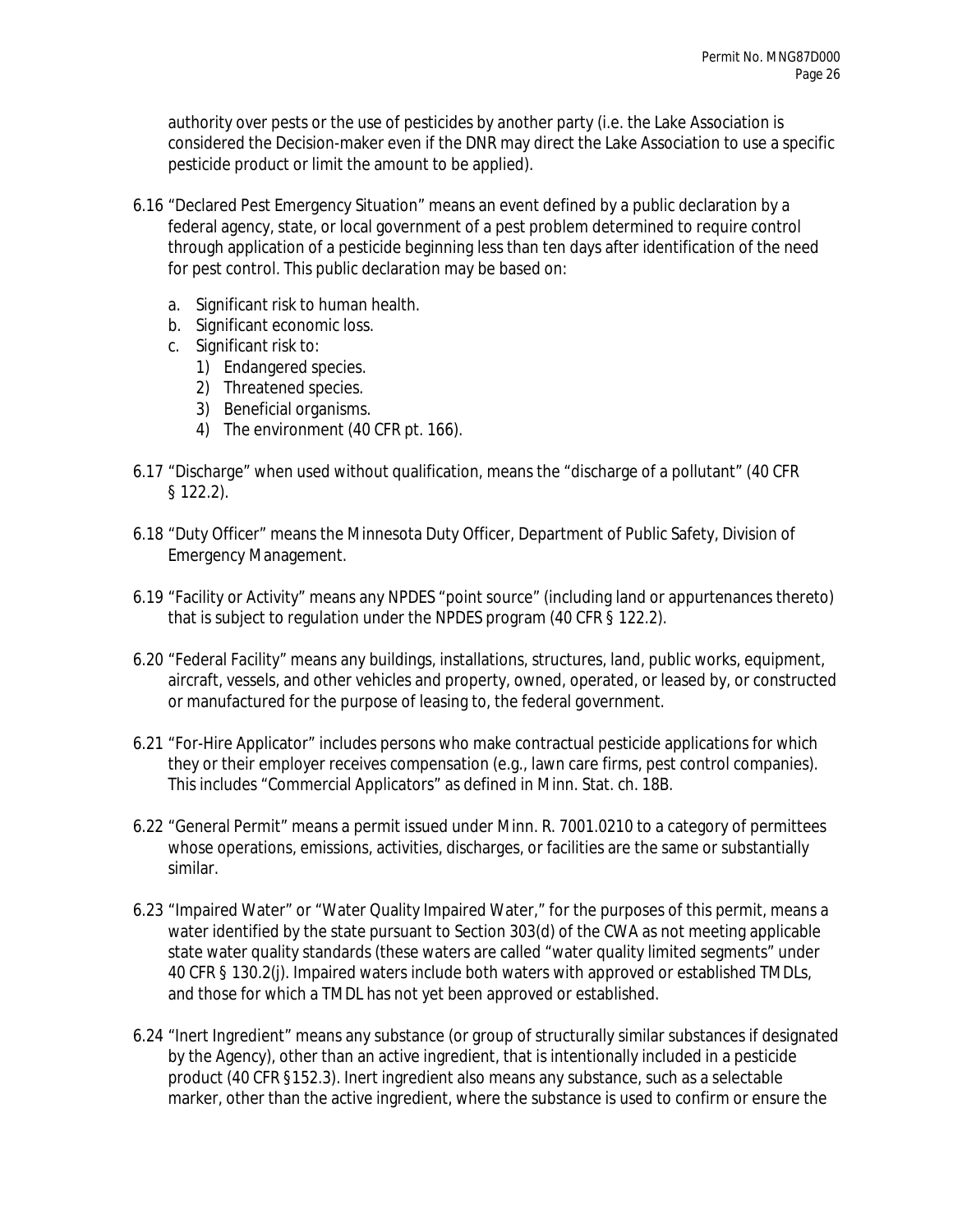presence of the active ingredient, and includes the genetic material necessary for the production of the substance, provided that genetic material is intentionally introduced into a living plant in addition to the active ingredient (40 CFR § 174.3).

- 6.25 **"**Large Entity" means any: (a) public entity that serves a population greater than 10,000 or (b) private enterprise that exceeds the Small Business Administration size standard as identified at 13 CFR § 121.201.
- 6.26 "Littoral zone" means the surface area of a water body where the depth is 15 feet or less (Minn. R. 6280.0100, subp.9).
- 6.27 "Mechanical/Physical Methods" means mechanical tools or physical alterations of the environment, for pest prevention or removal.
- 6.28 "Minimize" means to reduce and/or eliminate pesticide discharges to waters of the state through the use of "control measures" to the extent technologically available and economically practicable and achievable.
- 6.29 "MPCA" means the Minnesota Pollution Control Agency, or Minnesota Pollution Control Agency staff as delegated by the Minnesota Pollution Control Agency.
- 6.30 "Non-target Organisms" includes the plant and animal hosts of the target species, the natural enemies of the target species living in the community, and other plants and animals, including vertebrates, living in or near the community that are not the target of the pesticide.
- 6.31 "NPDES" means National Pollutant Discharge Elimination System which is the program for issuing, modifying, revoking, reissuing, terminating, monitoring, and enforcing permits and imposing and enforcing pretreatment requirements under sections, 307, 318, 402, and 405 of the CWA: 33 U.S.C. §§ 1317, 1328, 1342, and 1345.
- 6.32 "Outstanding Resource Value Waters" are waters within the Boundary Waters Canoe Area Wilderness, Voyageur's National Park, and Department of Natural Resources designated scientific and natural areas, wild, scenic, and recreational river segments, Lake Superior, those portions of the Mississippi River from Lake Itasca to the southerly boundary of Morrison County that are included in the Mississippi Headwaters Board comprehensive plan dated February 12, 1981, and other waters of the state with high water quality, wilderness characteristics, unique scientific or ecological significance, exceptional recreational value, or other special qualities which warrant stringent protection from pollution (Minn. R. 7050.0180 subp. 2(A), including any updates).
- 6.33 "Permittee" means any entity associated with the application of pesticides which results in a discharge to waters of the state regardless of whether a NOI is required to be submitted.
- 6.34 "Person" means an individual, association, partnership, corporation, municipality, State or Federal agency, or an agent or employee thereof.
- 6.35 "Pest" means an insect, rodent, nematode, fungus, weed, terrestrial or aquatic plant, animal life, virus, bacteria, or other organism designated by rule as a pest, except a virus, bacteria, or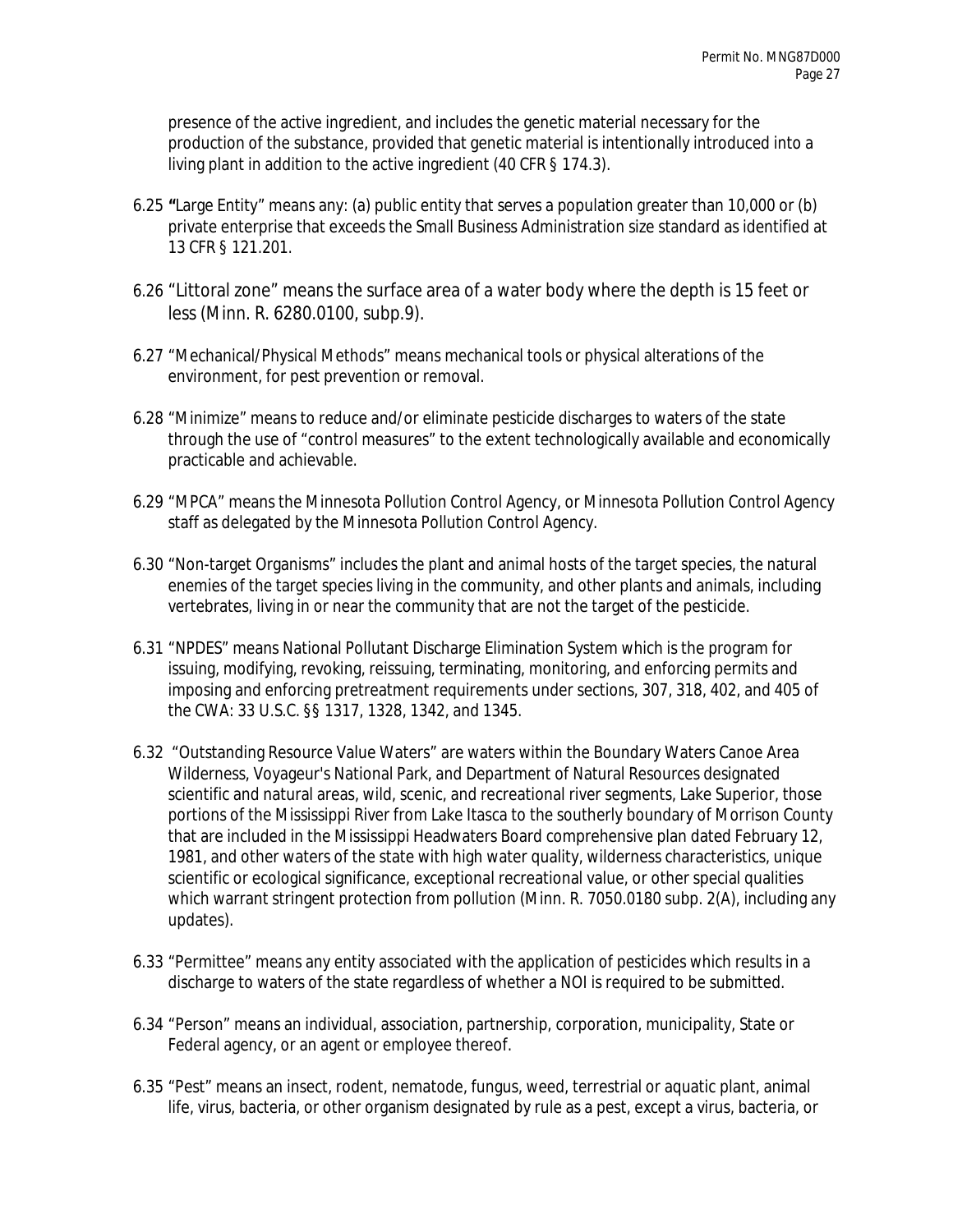other microorganism on or in living humans or other living animals (Minn. Stat. § 18B.01, subd. 17).

- 6.36 "Pest Management Area" means the area of land, including any water, for which you are conducting pest management activities covered by this permit.
- 6.37 "Pest Management Measure" means any practice used to meet the effluent limitations that comply with manufacturer specifications, industry standards and recommended industry practices related to the application of pesticides, relevant legal requirements and other provisions that a prudent Permittee would implement to reduce and/or eliminate pesticide discharges to waters of the state.
- 6.38 "Pesticide" means a substance or mixture of substances intended to prevent, destroy, repel, or mitigate a pest, and a substance or mixture of substances intended for use as a plant regulator, defoliant, or desiccant. (Minn. Stat. 18B.01, subd. 18)

Under FIFRA Section 2(u), "Pesticide" means: (1) any substance or mixture of substances intended for preventing, destroying, repelling, or mitigating any pest, (2) any substance or mixture of substances intended for use as a plant regulator, defoliant, or desiccant, and (3) any nitrogen stabilizer, except that the term ''pesticide'' shall not include any article that is a "new animal drug" within the meaning of section 201(w) of the Federal Food, Drug, and Cosmetic Act (21 U.S.C. 321[w]), that has been determined by the Secretary of Health and Human Services not to be a new animal drug by a regulation establishing conditions of use for the article, or that is an animal feed within the meaning of section  $201(x)$  of such Act  $(21 \text{ U.S.C. } 321[x])$ bearing or containing a new animal drug. The term "pesticide" does not include liquid chemical sterilant products (including any sterilant or subordinate disinfectant claims on such products) for use on a critical or semi-critical device, as defined in section 201 of the Federal Food, Drug, and Cosmetic Act (21 U.S.C. 321). For purposes of the preceding sentence, the term "critical device" includes any device that introduced directly into the human body, either into or in contact with the bloodstream or normally sterile areas of the body and the term ''semi-critical device'' includes any device that contacts intact mucous membranes but which does not ordinarily penetrate the blood barrier or otherwise enter normally sterile areas of the body.

The term "pesticide" applies to insecticides, herbicides, fungicides, rodenticides, and various other substances used to control pests. The definition encompasses all uses of pesticides authorized under FIFRA including uses authorized under sections 3 (registration), 5 (experimental use permits), 18 (emergency exemptions), 24(c) (special local needs registrations), and 25(b) (exemptions from FIFRA).

Note: drugs used to control diseases of humans or animals (such as livestock and pets) are not considered pesticides; such drugs are regulated by the Food and Drug Administration. Fertilizers, nutrients, and other substances used to promote plant survival and health are not considered plant growth regulators and thus are not pesticides. Biological control agents, except for certain microorganisms, are exempted from regulation under FIFRA. (Biological control agents include beneficial predators such as birds or ladybugs that eat insect pests, parasitic wasps, fish, etc).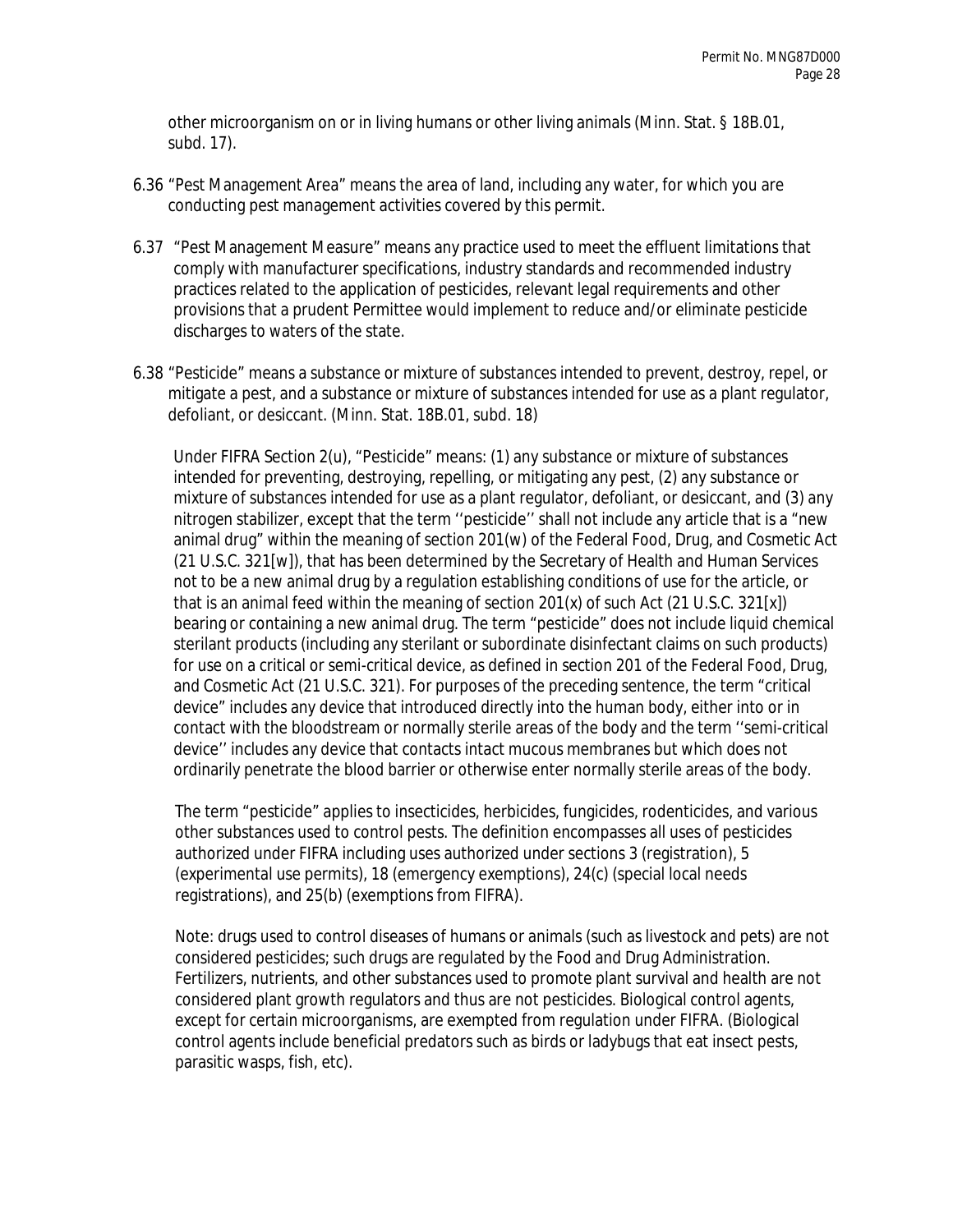*This permit uses the term "pesticide" when referring to the "pesticide, as applied." When referring to the chemical in the pesticide product with pesticidal qualities, the permit uses the term "active ingredient."* 

- 6.39 "Pesticide Product" means a pesticide in the particular form (including composition, packaging, and labeling) in which the pesticide is, or is intended to be, distributed or sold. The term includes any physical apparatus used to deliver or apply the pesticide if distributed or sold with the pesticide.
- 6.40 "Pesticide Research and Development" **–** Activities undertaken on a systematic basis to gain new knowledge (research) and/or the application of research findings or other scientific knowledge for the creation of new or significantly improved products or processes (experimental development). These types of activities are generally categorized under the four-digit code of 5417 under the 2007 NAICS.
- 6.41 "Pesticide Residue" includes that portion of a pesticide application that is discharged from a point source to waters of the U.S. and no longer provides pesticidal benefits. It also includes any degradates of the pesticide.
- 6.42 "Point source" means any discernible, confined, and discrete conveyance, including but not limited to any pipe, ditch, channel, tunnel, conduit, well, discrete fissure, container, rolling stock, concentrated animal feeding operation, landfill leachate collection system, vessel, or other floating craft from which pollutants are or may be discharged. This term does not include return flows from irrigated agriculture or agricultural stormwater runoff. (40 CFR § 122.2)
- 6.43 "Pollutant" means any sewage, industrial waste, or other wastes, as defined in Minnesota Statutes chapter 115.01, discharged into a disposal system or to waters of the state, and includes dredged spoil, solid waste, incinerator residue, filter backwash, sewage, garbage, sewage sludge, munitions, chemical wastes, biological materials, heat, wrecked or discarded equipment, rock, sand, cellar dirt, and industrial, municipal, and agricultural waste discharged into water. For purposes of this definition, a "biological pesticide" is considered a "biological material," and any "pesticide residue" resulting from use of a "chemical pesticide" is considered a "chemical waste." [excerpted from 40 CFR § 122.2]
- 6.44 "Release" means any bypass, overflow, discharge, spill, or other release of wastewater or materials to the environment.
- 6.45 "SDS" means State Disposal System and generally describes a permit issued by the state of Minnesota that is non-surface water discharging or land application facilities.
- 6.46 "Small Entity" means any: (a) public entity that serves a population of 10,000 or less or (b) private enterprise that does not exceed the Small Business Administration size standard as identified at 13 CFR § 121.201.
- 6.47 "Target Pest" is the organism toward which pest control measures are being directed.